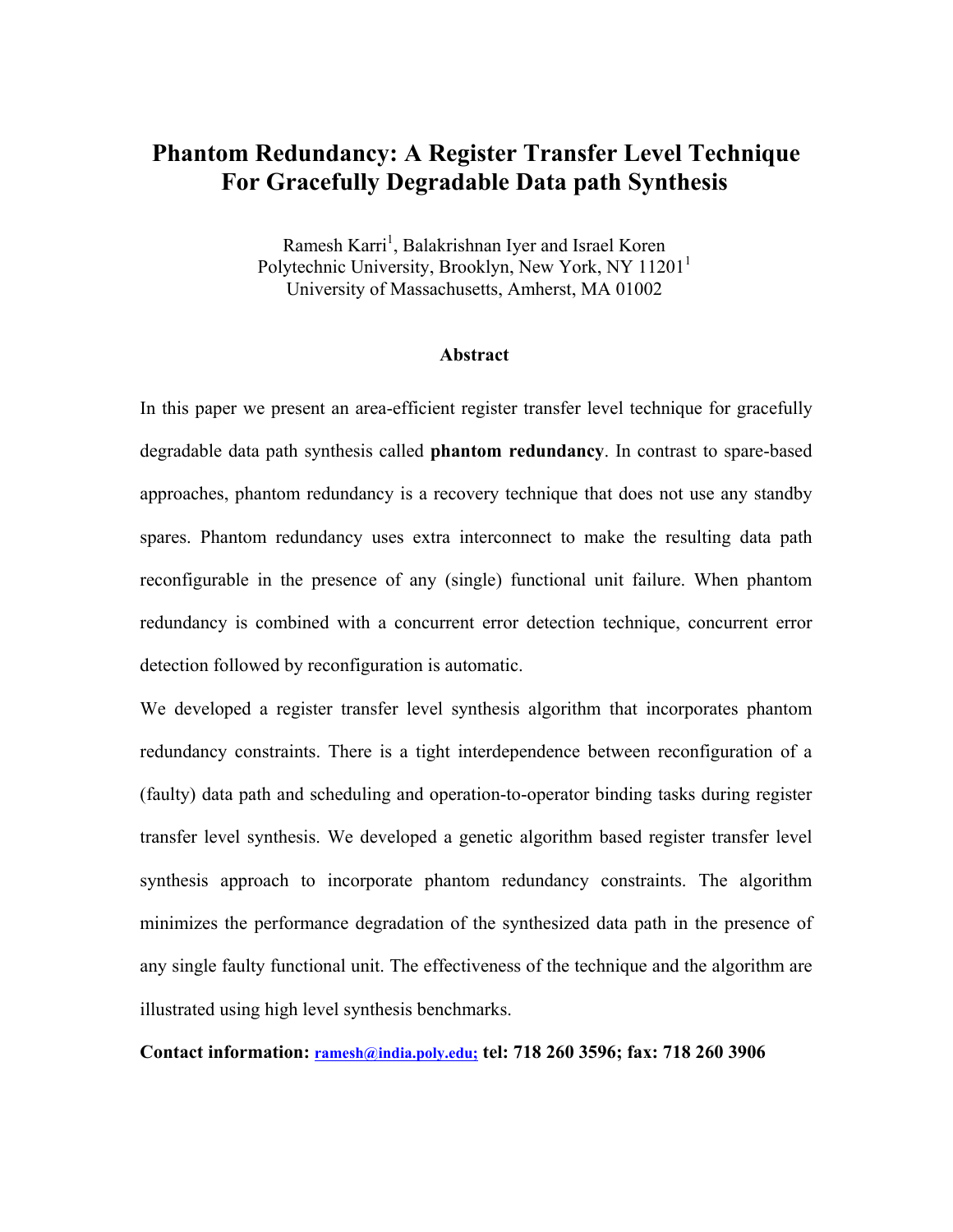### **1.0 Introduction**

Advances in VLSI have made it possible to implement complex algorithms on a single integrated circuit (IC) with the attendant advantages of reduced power consumption, higher reliability and reduced size and weight. While increasing device densities have made it possible to implement such complex VLSI systems, they have also rendered the ICs highly susceptible to a variety of fabrication-time fault mechanisms. In many VLSI applications, it is not uncommon to experience circuit yields on the order of 10% or even less thereby increasing the cost of manufacturing the circuit.

A number of researchers have examined fabrication-time reconfiguration approaches to enhance the yield of ICs. These techniques identify failed functional units in a fabricated IC and program the wires to reconfigure the fault free functional units into a working IC. Built-In-Self-Repair (BISR) is a popular reconfiguration technique. BISR approaches have been applied mostly to regular architectures such as memory [\[1\]](#page-29-0). In BISR, reconfiguration is realized by providing a set of spare modules in addition to the core operational modules [\[1\]](#page-29-0).

In this paper we present a register transfer level technique for reconfiguration of ICs called **phantom redundancy** that does not use spare modules. Rather, phantom redundancy uses redundant programmable interconnect. When a functional unit is faulty, the interconnection network in the data path is reprogrammed to configure the fault-free functional units into an operational data path albeit with a degraded performance. Phantom redundancy is applicable to both regular and non-regular data paths and entails small area overhead. Phantom redundancy does not perform CED. When combined with a concurrent error detection (CED) and faulty unit location technique such as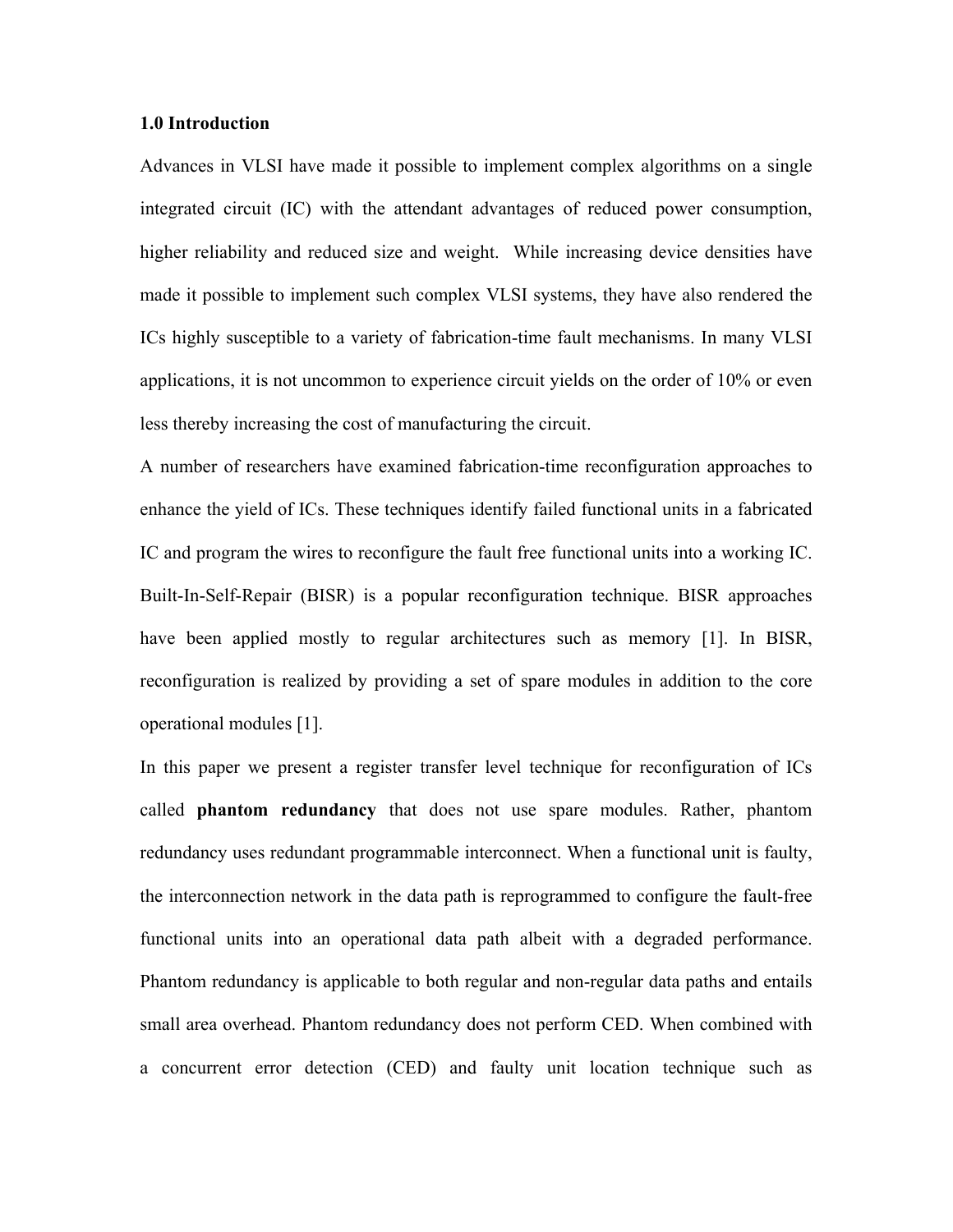introspection [\[6\]](#page-29-1), phantom redundancy can be used for dynamic reconfiguration in the field.

#### **1.1 Related Research**

VLSI reconfiguration techniques have been developed to make regular processor arrays tolerant to faults occuring during operation. Using a spare row (column) of processing elements, Negrini *et. al.* developed a rippling replacement strategy [\[14\]](#page-30-0). A faulty module is replaced with its neighbor in the same row (column). When both a spare row and a spare column are available the fault stealing strategy can be used. In fault stealing, a faulty module is replaced with a neighbor either in the same row or in the same column [[14\]](#page-30-0). When multiple spare rows and columns are present a repair-most strategy can be used [\[15\]](#page-30-1). Repair-most strategy is based on a graph theoretic formulation and bipartite matching approach. An RT level reconfigurable data path synthesis technique based on spare functional units called built-in-self-repair (BISR) has been proposed by Guerra *et. al.* [\[3\]](#page-29-2). Instead of one spare module for each active module, BISR uses one spare module for each module type. All of these approaches use spare modules.

Tolerance to IC fabrication process related defects can be improved using two techniques. Tuning the process parameters can reduce such fabrication time defects in the device [\[19\]](#page-30-2). However, such process yield maximization does not totally eliminate the fabrication-related defects. Along an orthogonal dimension, defect-tolerant circuit design and layout techniques can maximize the circuit yield. While Chiluvuri and Koren [\[20\]](#page-30-3) developed layout compaction algorithms to maximize defect-tolerance, Allan *et. al.* [[21\]](#page-30-4) proposed selective relaxation of the layout design rules. Phantom redundancy complements these layout level defect-tolerance.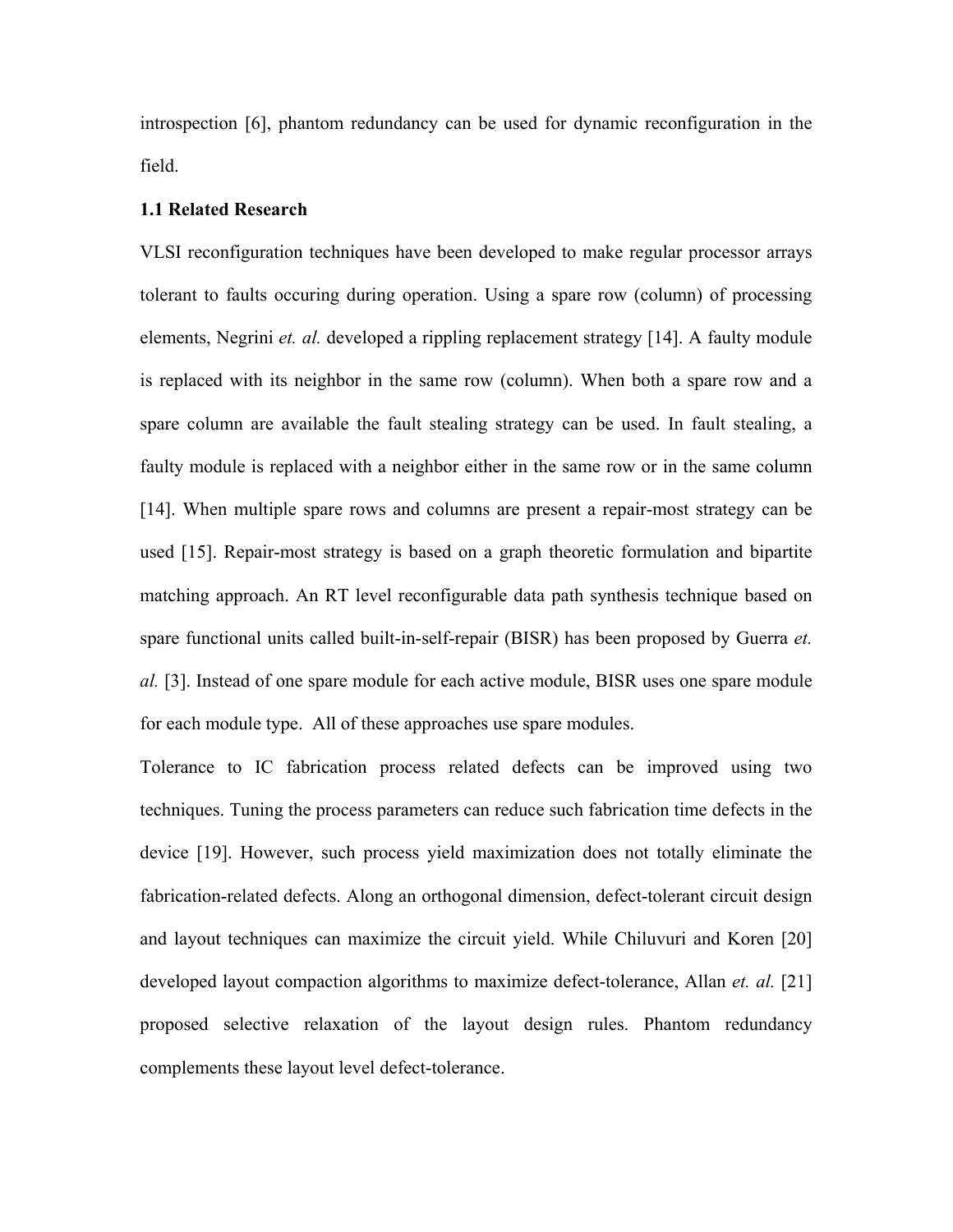RT level synthesis techniques for area optimal [\[8,](#page-29-3)[9\]](#page-29-4), performance optimal [[10,](#page-29-5)[11\]](#page-29-6) and power optimal data path design have been explored [\[22,](#page-30-5)[24\]](#page-30-6). RT level data path synthesis targeting off-line testability [\[23,](#page-30-7)[26\]](#page-31-0) and on-line testability [\[2,](#page-29-7)[3,](#page-29-2)[4,](#page-29-8)[5,](#page-29-9)[7,](#page-29-10)[12\]](#page-29-11) has also been addressed. In [\[2,](#page-29-7)[5\]](#page-29-9) it has been shown that recovery from transient faults can be done efficiently at RT level by checkpointing and roll back in hardware. Before, rollback based recovery or reconfiguration can be carried out, the faulty unit should be identified. Concurrent error detection (CED) and faulty unit location are hence important. Straightforward duplication entails significant area overhead. RT level techniques for area-efficient CED based on fault security were developed in [\[4,](#page-29-8)[7\]](#page-29-10). RT level techniques using spare capacity in a design have also been proposed [\[6\]](#page-29-1). RT level reconfigurable data path synthesis technique using spare functional units has been proposed by Guerra *et. al.* [\[3\]](#page-29-2). On-line testable controller unit synthesis has been reported in [\[12\]](#page-29-11). The proposed technique can be used in combination with these CED techniques.

# **1.2 Issues in Gracefully Degradable Data path Synthesis**

# **1.2.1 The Design Methodology**

We propose to incorporate phantom redundancy reconfiguration constraints within a topdown VLSI design methodology. From among the various levels of abstraction in such a VLSI design methodology, the register transfer (RT) level is the right abstraction at which to incorporate phantom redundancy. This is because:

- 1. there is a tight interdependence between the synthesized data path and the reconfiguration of such a data path,
- 2. the fault model is at the RT level of functional units, and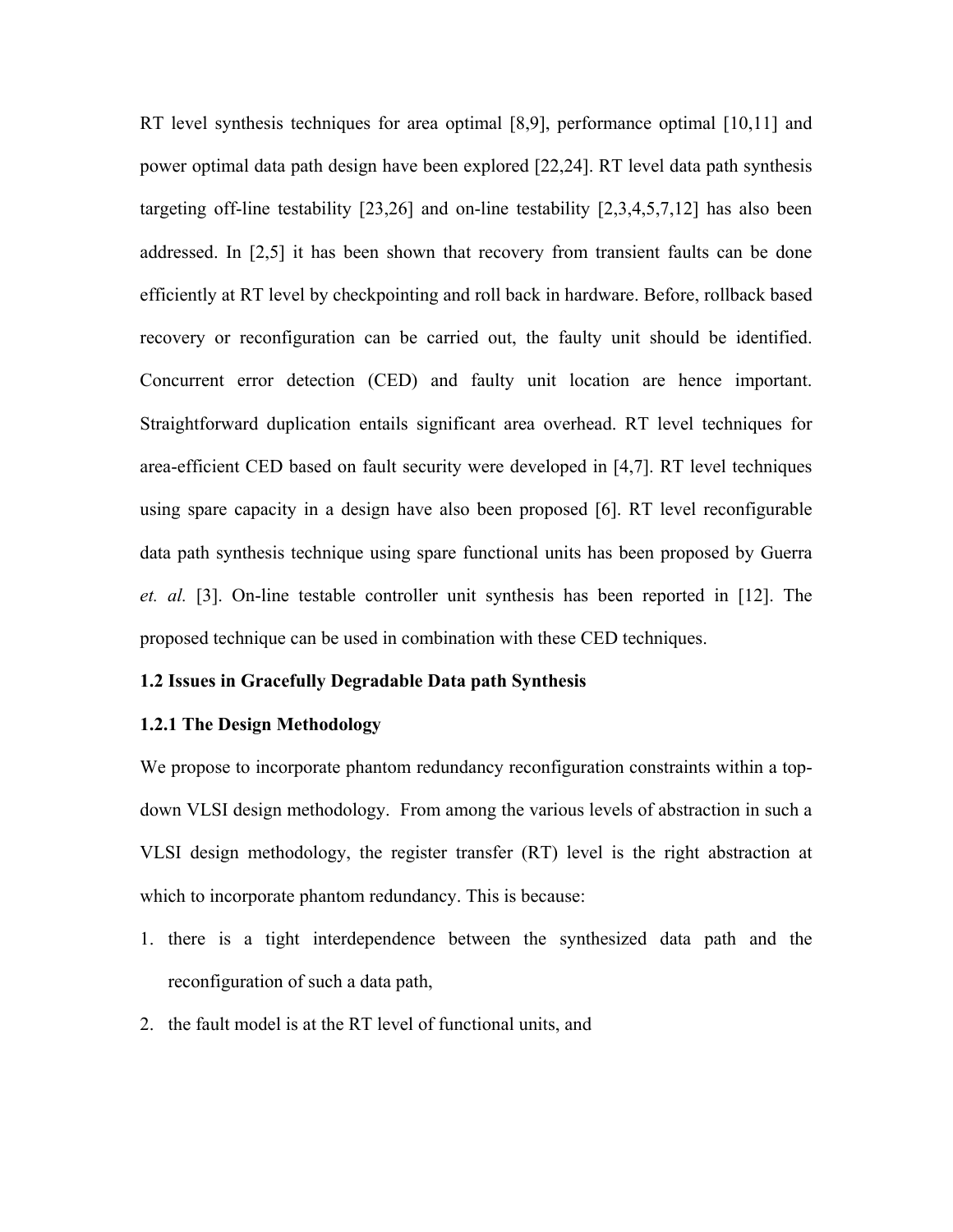3. data for reconfiguration such as the clock-by-clock schedule and operation-tooperator binding can be easily obtained at the RT level.

RT level synthesis involves (I) translation of a high-level algorithmic description into an intermediate representation called the Control Data Flow Graph (CDFG), (ii) assignment of operations in the CDFG to clock cycles (scheduling), (iii) mapping the scheduled operations onto available functional units (binding) and (iv) synthesis of the control unit. It has been shown that scheduling and binding are NP-hard [\[13\]](#page-29-12). Besides, scheduling and binding are interdependent. Hence numerous heuristics have been proposed to solve these problems [\[9\]](#page-29-4). Most RT level synthesis systems solve scheduling and binding independent of each other. Since the synthesized architecture profoundly influences its reconfigurability, it should be integrated manner with the other synthesis tasks.

In this paper we developed a genetic algorithm [\[18\]](#page-30-8) based technique to solve the simultaneous scheduling, binding and reconfiguration problem. The schedule and binding in the presence of any single functional unit failure is constructed simultaneously. This yields an RT level data path with a minimal degradation in performance.

# **1.2.2 Controller Issues**

In a gracefully degradable data path the control unit is important since it orchestrates the reconfiguration. There are two viable options for designing a controller for reconfiguration.

1. Programmable Controllers: Although programmable controllers suffer from the disadvantage of slightly larger silicon area for implementation and a slightly lower performance, they have a major advantage in terms of ease of reconfiguration. Even in the absence of faults in the system the extra interconnect and the controller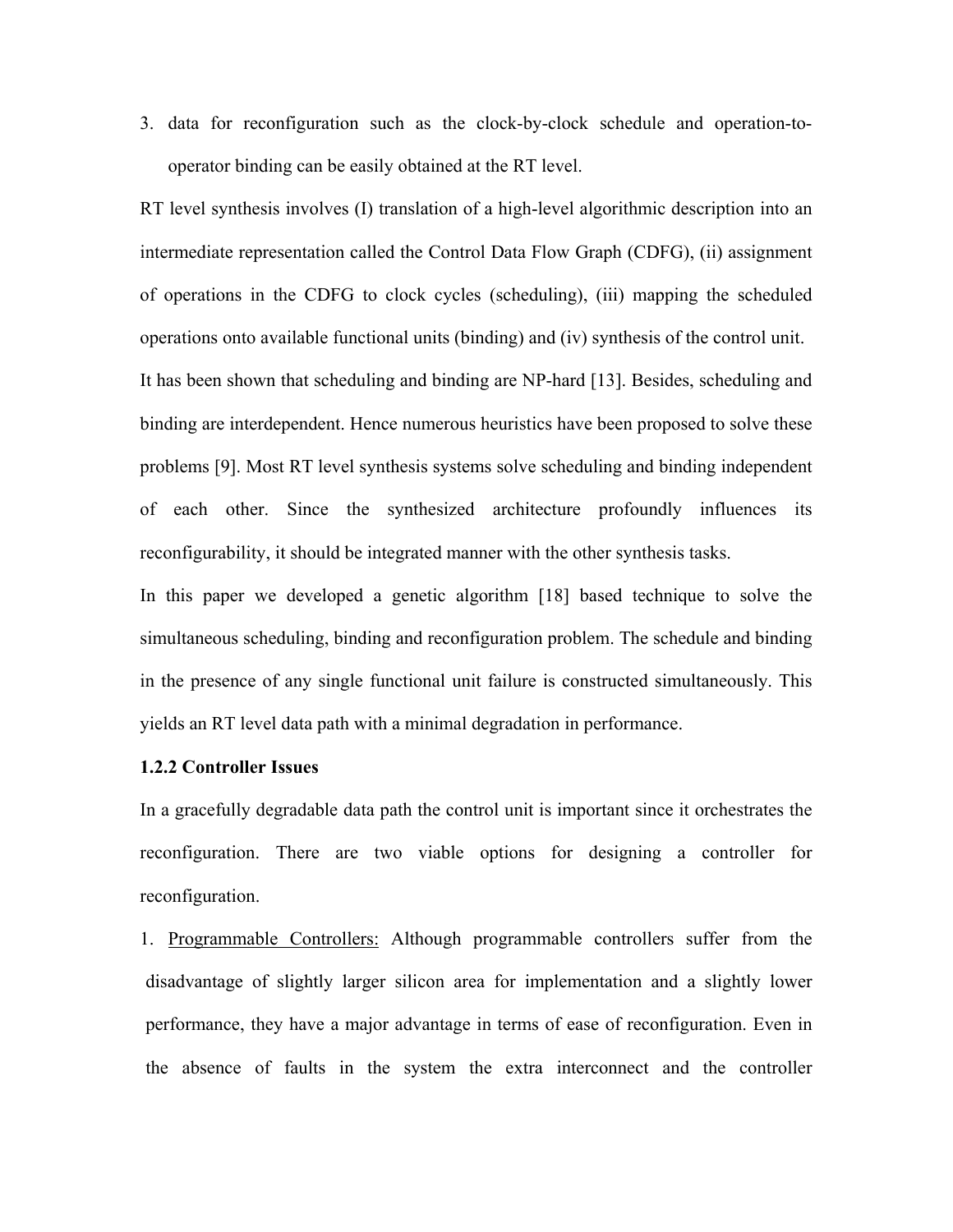programmability gives the user the option to implement new CDFGs on the architecture much more efficiently.

2. Composed Controllers: The controller for operating the fault free data path is composed with the controllers for each of the single unit failure scenarios. Although these composed controllers are smaller in size and faster they are hardwired.

# **1.3 Research Contributions**

The important contributions of this paper are:

- 1. **Phantom Redundancy:** we present an area efficient technique for data path reconfiguration. Phantom redundancy adds extra programmable interconnect to make the resulting data path reconfigurable in the presence of functional unit failures.
- 2. **Integrating reconfiguration constraints with scheduling and binding:** We developed a genetic-algorithm-based global optimization approach for the synthesis of area-efficient gracefully degradable data paths. This is because the problem of reconfiguring a data path with minimal area overhead strongly depends on the original data path. The algorithm performs simultaneous scheduling, binding and reconfiguration to minimize the performance degradation in the presence of a functional unit failure. The reported technique is applicable to regular array architectures and non-regular data path based designs.

#### **2.0 Phantom Redundancy**

Phantom redundancy is an area-efficient approach to implement gracefully degradable data paths. Phantom redundancy uses additional interconnections and yields **gracefully degradable** data paths with low hardware overhead. Upon detecting a faulty functional unit, the interconnection network is programmed to perform the intended function on the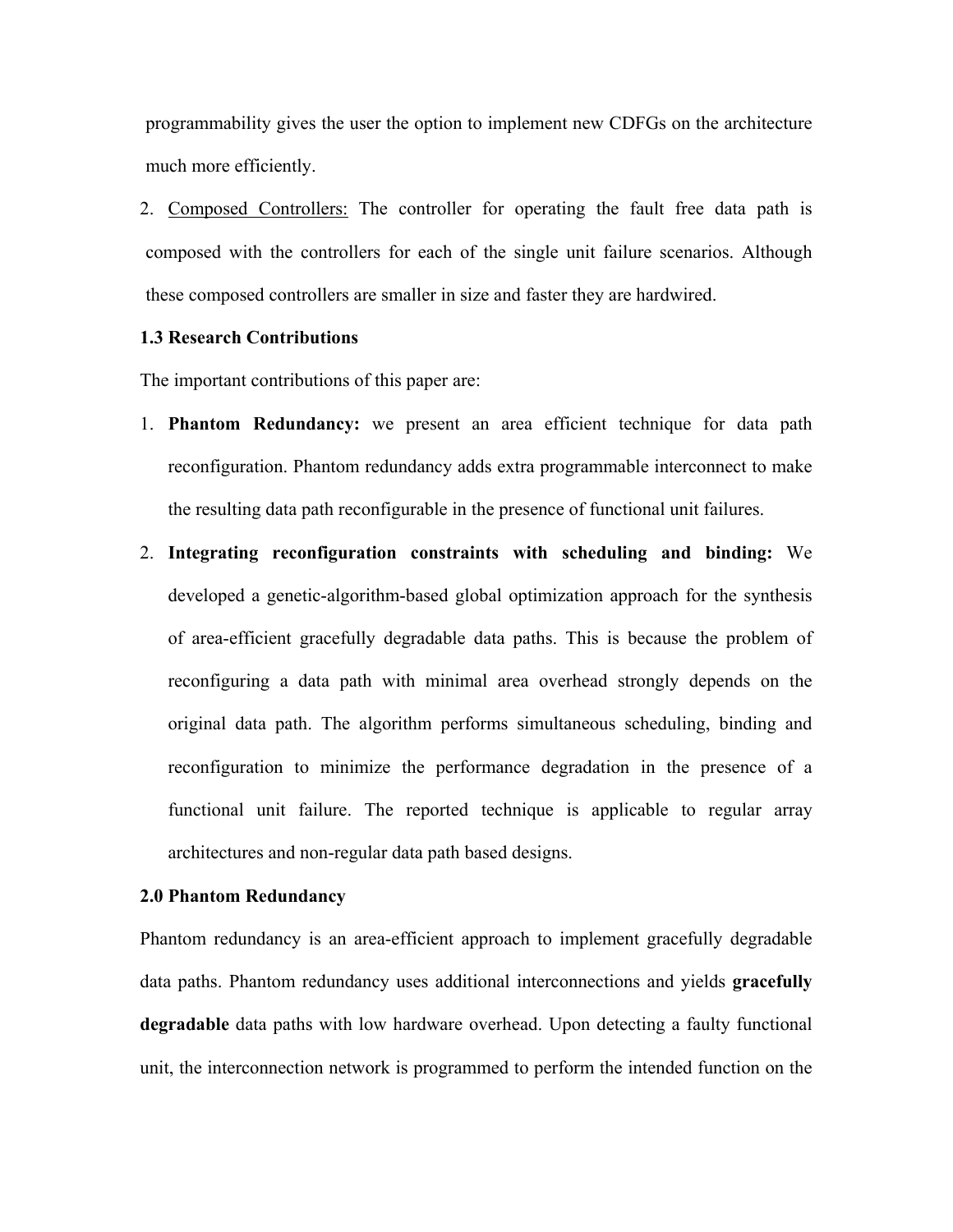fault-free functional units albeit at a reduced throughput. Phantom redundancy can be used for fabrication-time and real-time reconfiguration of data paths. This capability is crucial in military and space applications where replacement of a faulty module is either impossible or prohibitively expensive.

Towards illustrating and clarifying the concept of phantom redundancy, consider a CDFG consisting of six operations a, b, c, d, e, f shown in [Figure 1.](#page-6-0) Assuming that all operations are of the same type and no back-to-back chaining is allowed, the fastest schedule requiring two clock cycles and four functional units is shown in [Figure 1](#page-6-0) (a). The redundant interconnect shown as dotted lines in [Figure 1](#page-6-0) (b) make this data path gracefully degradable in the presence of any single functional unit failure.

<span id="page-6-0"></span>

*Figure 1: (a) Scheduled CDFG. (b) Data path implementing the CDFG. Two additional point-to-point links shown as dotted lines make the data path reconfigurable.* 

Upon identifying a faulty functional unit, the controller can be reprogrammed to operate the reconfigured data path with a degraded performance. For example, if functional unit F1 is faulty, operations a, c bound to it in the original data path are mapped to the faultfree functional unit F3 as shown in [Figure 2](#page-7-0) (a). Further, operation b is remapped to functional unit F4. This reconfigured data path operates at a degraded performance of 4 clock cycles (as opposed to 2 clock cycles in the fault-free data path).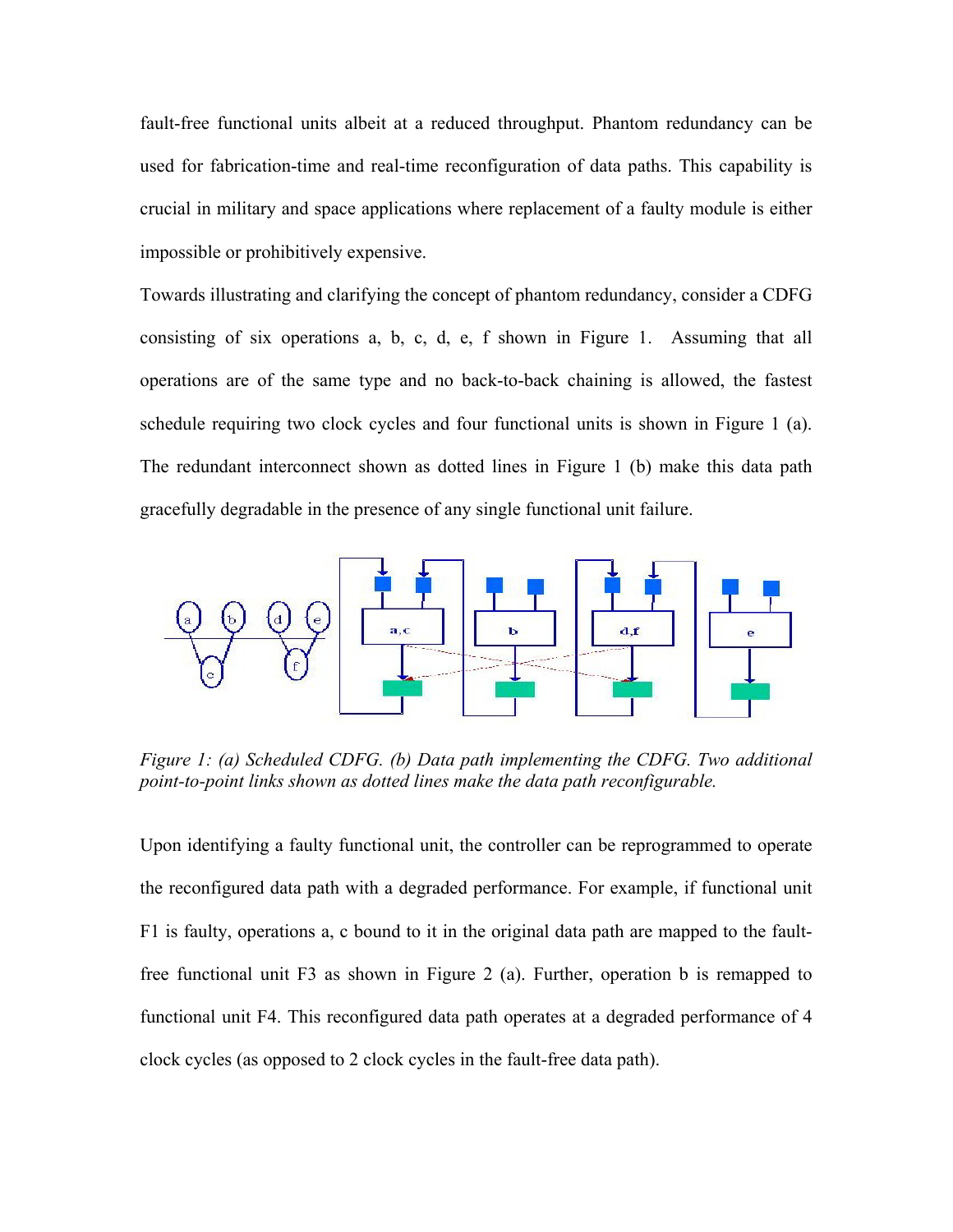<span id="page-7-0"></span>

Figure 2: reconfiguration in the presence of faulty functional units

The corresponding schedule is also shown in [Figure 2](#page-7-0) (a). This data path can tolerate all single functional unit failures (see [Figure 2](#page-7-0)  $(a,b)$ ). This data path does not use any spare modules but uses two additional interconnections. This data path can also tolerate 50% of all two-unit faults ((F1, F2) and (F3, F4)). For all these scenarios the reconfigured data path consumes twice as many clock cycles as the fault-free data path.

Consider another CDFG consisting of fifteen add operations (a1,..,and a15) as shown in [Figure 3](#page-8-0) (a). The schedule shown here uses three adders (A0, A1, A2). One possible operation-to-operator binding is shown in [Figure 3.](#page-8-0) The functional unit on which an operation is carried is shown in capital letters. In Figure 3 (a), node a14 is scheduled in clock cycle 4 and is executed on adder A2. Until now scheduling and binding did not account for possible performance degradation in the presence of an adder failure. Arbitrarily reallocating the responsibilities of the failed unit among the fault free units increases the complexity of the interconnection network. **Consequently, we propose to reallocate the responsibilities of a failed unit to a single backup unit.**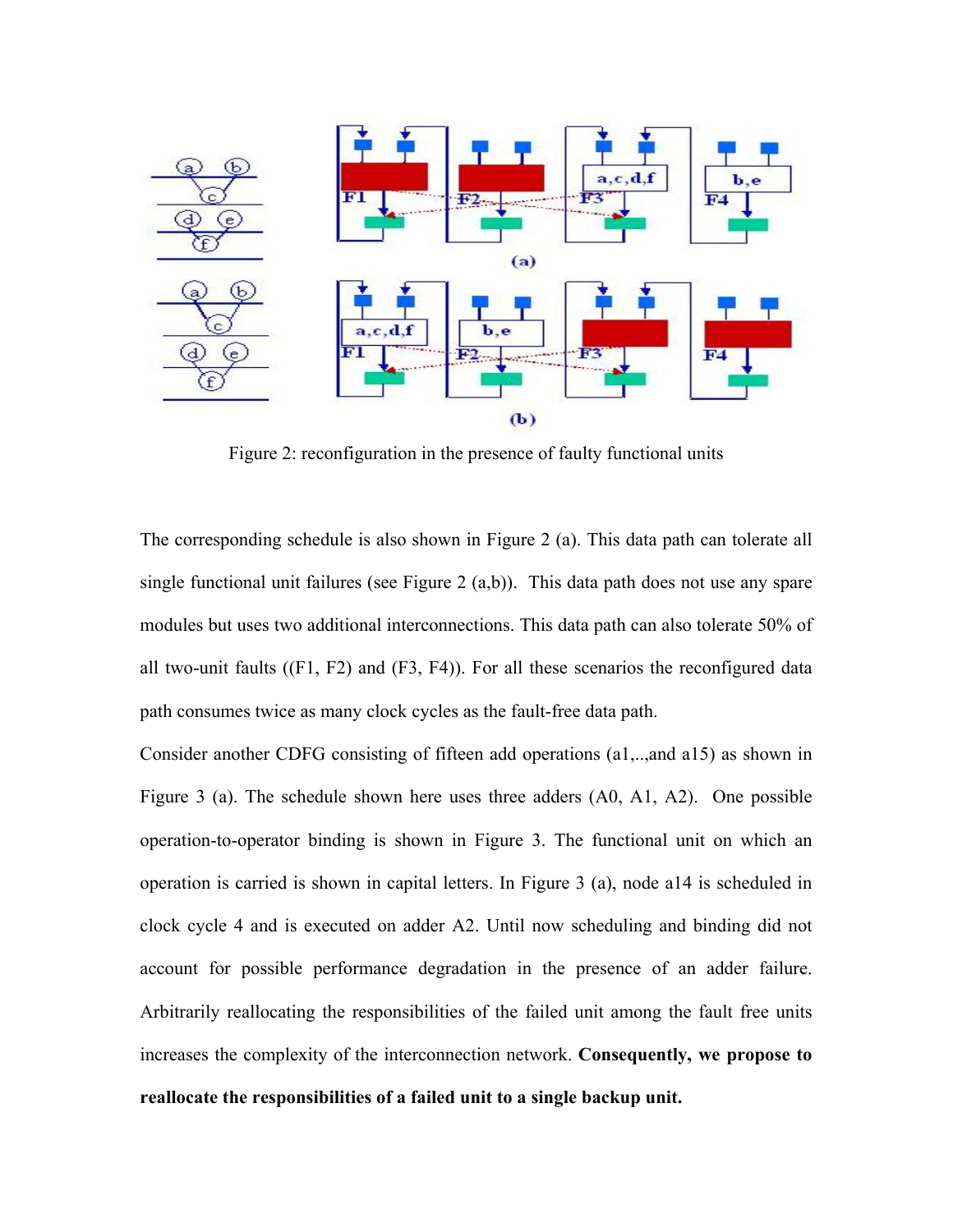

<span id="page-8-0"></span>*Figure 3: (a) Example schedule and binding that uses 3 adders (b) a reconfigured schedule in the presence of a faulty A0.* 

In Figure 3 reconfiguration can be achieved by identifying (A0, A1) and (A1, A2) to be two **backup pairs**. If A0 is faulty A1 takes over, if A2 is faulty A1 takes over and if A1 is faulty either A0 or A2 take over. This backup pair assignment entails a performance degradation of four clock cycles in the worst case. One such schedule that requires 11 clock cycles when A0 is faulty is shown in Figure 3 (b). In this reconfigured data path A1 takes over from a failed A0.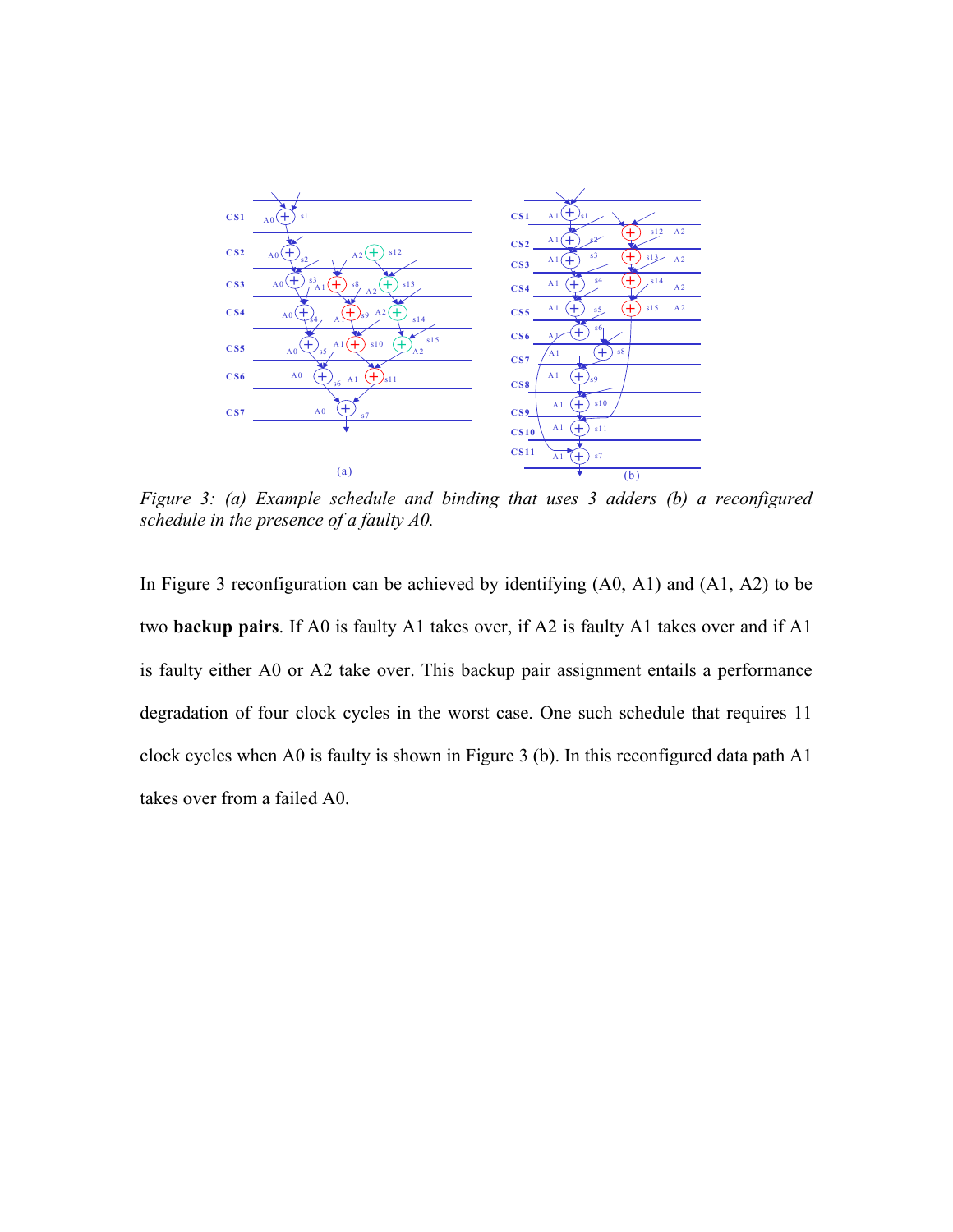

*Figure 4: (a) A schedule and allocation obtained by simultaneously considering the performance of the primary data path and reconfigured data path (b) A reconfigured scheduled using 10 clock cycles in the presence of a faulty A0.* 

A data path can be made gracefully degradable by determining backup pairs following the scheduling and binding phases of RTL synthesis. However, this will yield architectures with a poor performance. Consequently, scheduling, binding and reconfiguration constraints will be considered in an integrated fashion. In Figure 4 an alternate schedule and binding with a worst-case performance degradation of only three clock cycles is shown. To find such solutions, we use genetic algorithm based approach to perform simultaneous scheduling, binding and creation of backup pairs.

The two functional units forming a backup pair need not be identical in terms of performance although they should be capable of carrying out the same function. For example, a fast multiplier unit can have a slow multiplier as its backup. It is the task of the RT level synthesis algorithms to explore these tradeoffs.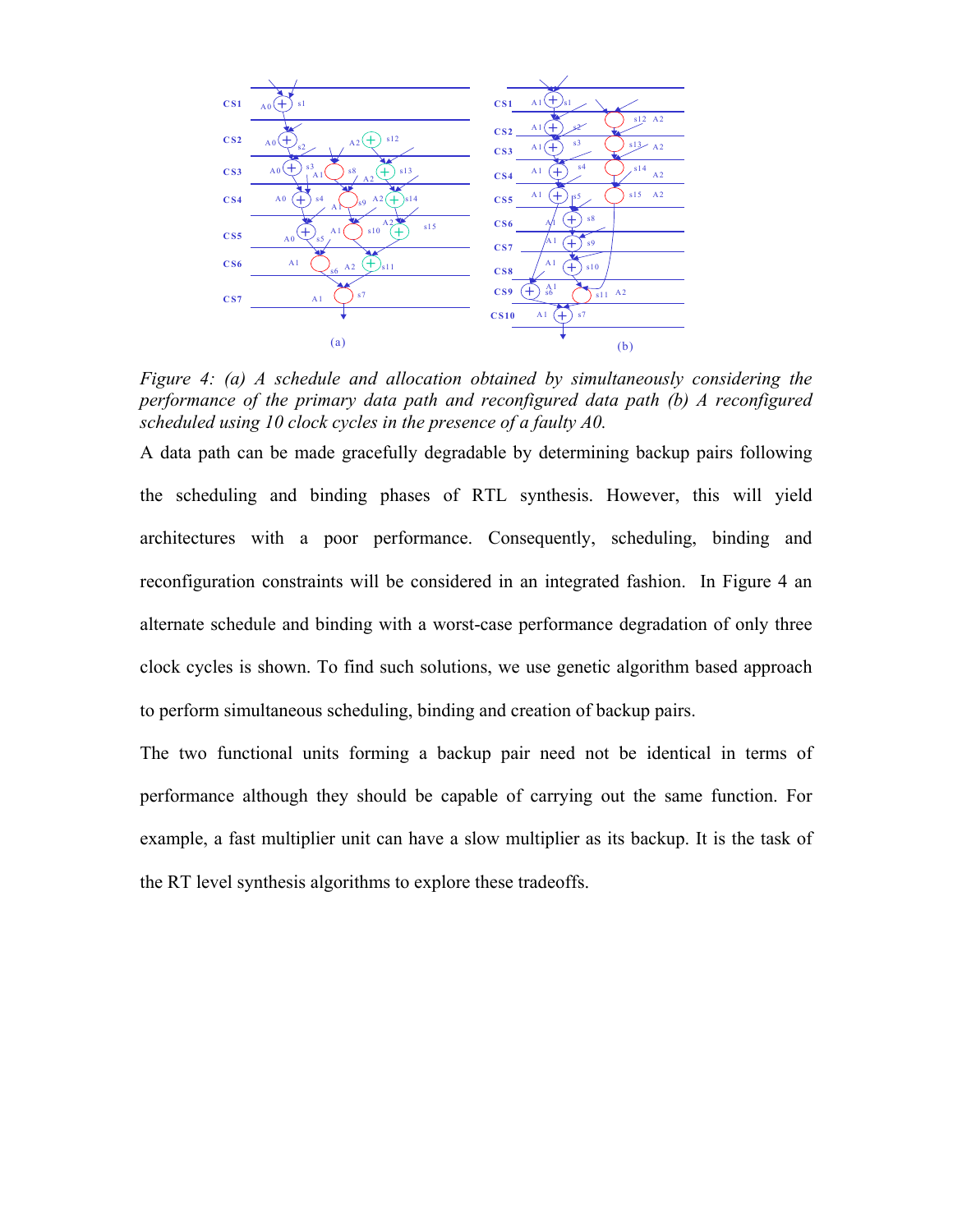# **3.0 Gracefully Degradable Data path (GDD) Synthesis**

#### **3.1 Architectural Model**



<span id="page-10-0"></span>*Figure 5: (a) Hardware model for basic data path synthesis. (b) Hardware model for gracefully degradable data path synthesis using phantom redundancy. Extra interconnections and extra layers of multiplexers and demultiplexers are used to form the backup pairs.* 

The hardware models for the basic and gracefully degradable data path synthesis are shown in [Figure 5.](#page-10-0) Extra levels of multiplexing (mux2) at the input and at the output (mux3) together with the additional links combine two similar functional units in the basic data path into a backup pair. Within such a backup pair, if one of the functional units is faulty, its functionality is switched to the other functional unit by programming the select signals of mux2 and mux3. In general, to have redundancy among N functional units of a given type, at least  $\left|\frac{1}{2}\right|$  $\overline{\phantom{a}}$ | 2 *N*  $\left|\frac{N}{2}\right|$  backup pairs are necessary. In the final implementation, the two level multiplexers shown in [Figure 5](#page-10-0) (b) can be flattened into a single level. Observe that adding these extra multiplexors and registers will degrade the performance of the datapath circuit even if there is no faulty unit. The backup pair based hardware model with the additional level of multiplexes increases the clock cycle duration. Although this backup pair hardware model guarantees single unit fault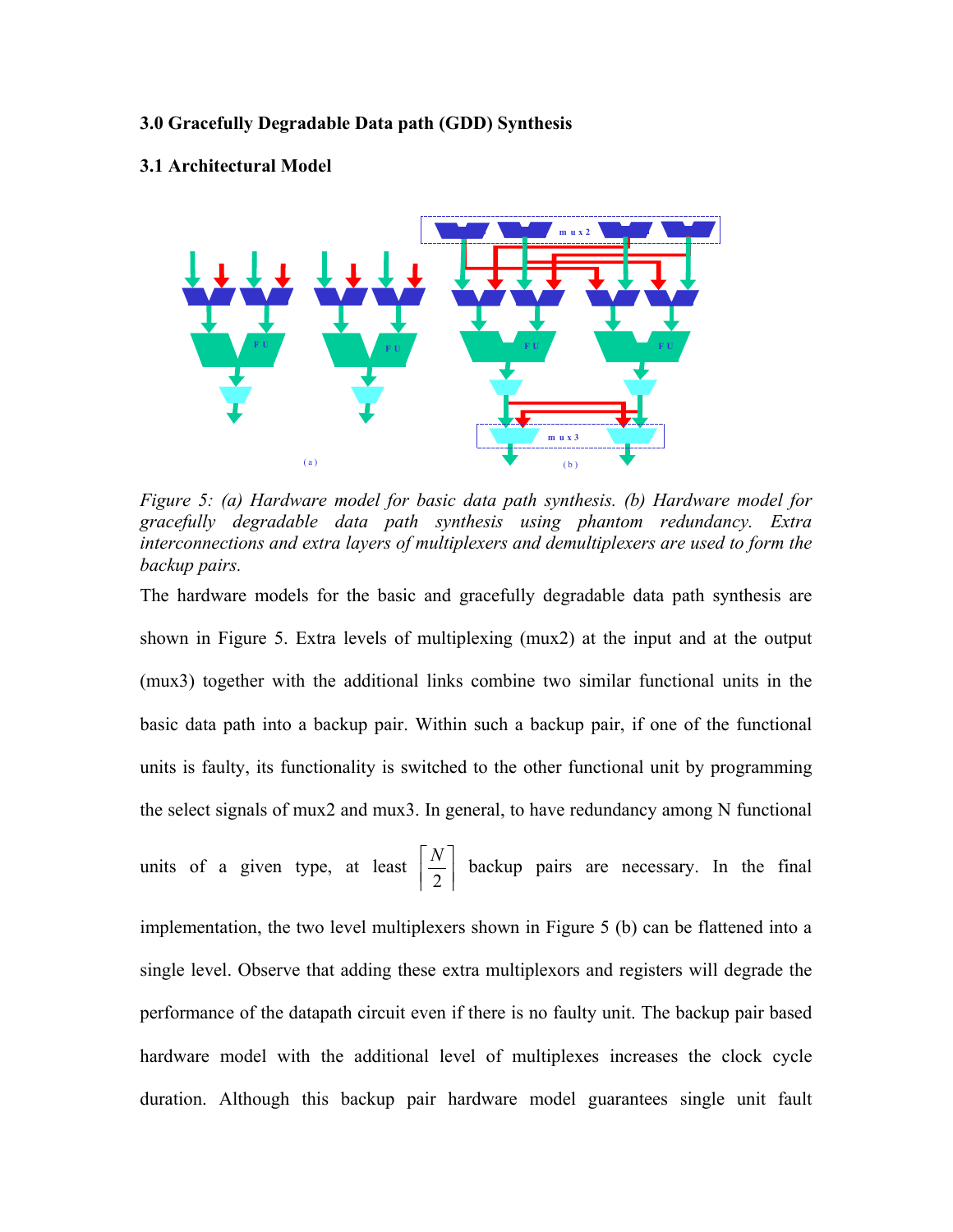tolerance, some multiple faults can be tolerated. The data path in [Figure 2](#page-7-0) (b) can tolerate 50% of all two-unit faults ((F1, F2) and (F3, F4)). Although this backup pair model can be extended to tolerate all multiple functional unit failures, the number of links required in this case would be larger and the performance degradation would also be greater. Further, it has been shown that single unit tolerance is sufficient in most cases.

#### **3.2 RT Level fault model**

Our functional fault model is based on the observation that the critical area (i.e., the area susceptible to faults) of the functional units is much larger than that of the buses and the registers. Consequently, the probability of faults in functional units is much larger than that in the buses and register files. Hence, we initially target single functional unit failures only. Faults in a bus or a register file results in faulty data being fed to all the units that are connected to it. Hence, fault in a bus or a register file is equivalent to multiple functional unit failures. Faults in those buses and register files that feed into a single functional unit can be targeted using phantom redundancy. The controller fault-tolerance can be implemented using the technique presented in [\[12\]](#page-29-11) or by straightforward duplication.

#### **3.3 Genetic Algorithm based Gracefully Degradable Data path Synthesis**

We will outline a genetic algorithm [\[18\]](#page-30-8) based approach to synthesizing gracefully degradable data paths. GAs have been used in a wide variety of optimization tasks, including the traveling salesman problem, circuit design and job shop scheduling [\[27](#page-31-1)[,28\]](#page-31-2). A genetic algorithm is based on the principles of the evolution via natural selection. It employs a population of individuals that undergo selection in the presence of mutation and recombination (i.e. crossover) operators. These two operators introduce variation into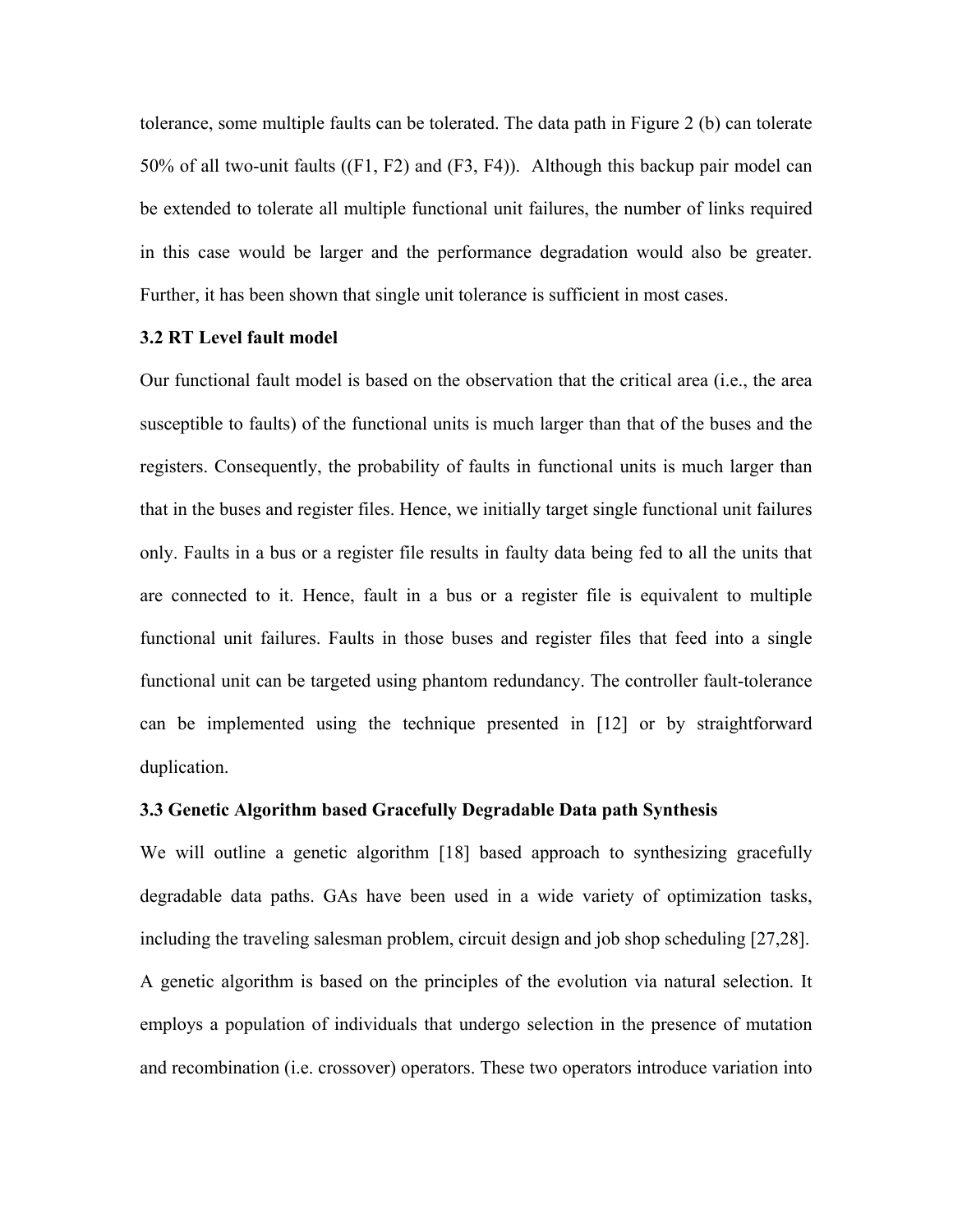the individuals in a population. A fitness function is then used to evaluate individuals, and reproductive success varies with this fitness.

An initial population M(0) is randomly generated. The fitness f(i) for each individual i in the current population  $M(t)$  is computed. Selection probabilities  $p(i)$  for each individual i in M(t) are defined such that  $p(i)$  is proportional to f(i). Population M(t+1) is generated by probabilistically selecting individuals from M(t) and combined to produce offspring via the mutate and crossover genetic operators. Applying crossover and mutation probabilistically modifies the individuals in a population. The crossover and mutation operations depend not only on the problem structure but also on the way the solution is encoded as chromosomes. Crossover exchanges partial solutions from two chromosomes that have been probabilistically selected based on their fitness functions. Mutation is applied with a very low probability to introduce new search points. This process is repeated until either the best solution is found or the maximum number of generations is reached.

A genetic algorithm can be applied to a problem, once the solutions to the problem are encoded as chromosomes. An effective genetic algorithm representation and a simple and meaningful fitness function are key to the success deployment of a GA.

The gracefully degradable data path synthesis problem can be formulated as follows: Given a CDFG and a hardware model, synthesize a gracefully degradable data path such that:

1. Performance of the unimpaired system is not compromised.

2. Performance degradation in the event of any single functional unit failure is minimal.

3. Area overhead of reconfiguration is minimal.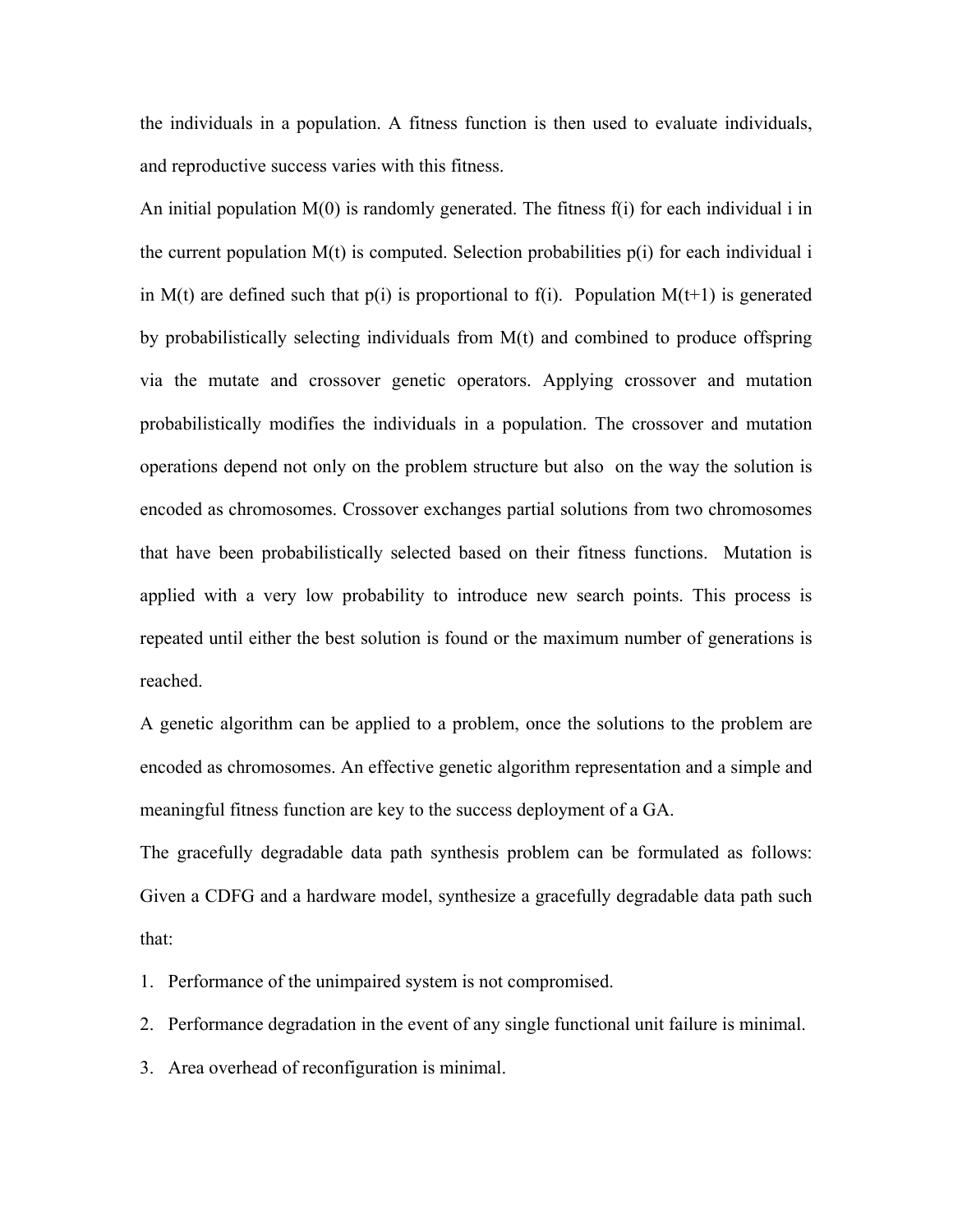We will now outline the fitness function, the problem specific coding of the solutions, the genetic operators and the fitness proportionate stochastic selection scheme of the genetic algorithm to solve this RT level synthesis problem.

#### **3.3.1 The Fitness Function**

The proposed algorithm simultaneously explores the time and space domains of the design space. A candidate solution  $\alpha$  is evaluated by the following fitness function

 $C(\alpha) = w_2 \times \text{area}(F) + w_3 \times \text{area}(M) + w_4 \times \text{area}(X) + w_5 \times \text{area}(IC) \times (w_1 \times S)^{\gamma}$ 

where,  $w_i$  are user defined weights, F is the set of functional units, M is the set of registers, and X is the set of multiplexers, IC is the interconnect complexity, S is the number of clock cycles and  $\gamma$  is a user defined parameter. Thus the fitness function is of the form area  $\times$  time<sup> $\gamma$ </sup>.

The interconnect complexity IC is obtained as the weighted sum of the area required for the links associated with the inputs and outputs of each functional unit and the number of buses required to provide the requisite data transfers as given below.

$$
IC(\alpha) = \sum_{f_i \in F} (\rho(i_1(f_i)) + \rho(i_2(f_i)) + \rho(o(f_i))) + wb \times \max_{s_i \in S} \left( distinct \ src/\sin ks(s_i) \right)
$$

where,  $i_1(f_i)$ ,  $i_2(f_i)$ , and  $o(f_i)$  denote the sets of variables assigned to the left input, the right input and the output, respectively of functional unit  $f_i$ . A  $\rho(i_l(f_i))$  input multiplexer is provided at input  $f_i$  of the functional unit if the number is greater than one. The area cost of the multiplexers is obtained from a table containing the area of the multiplexer for different number of multiplexer inputs. ρ*(var)* is the minimum number of registers required to store the set of variables *var*, given the lifetime table of the variables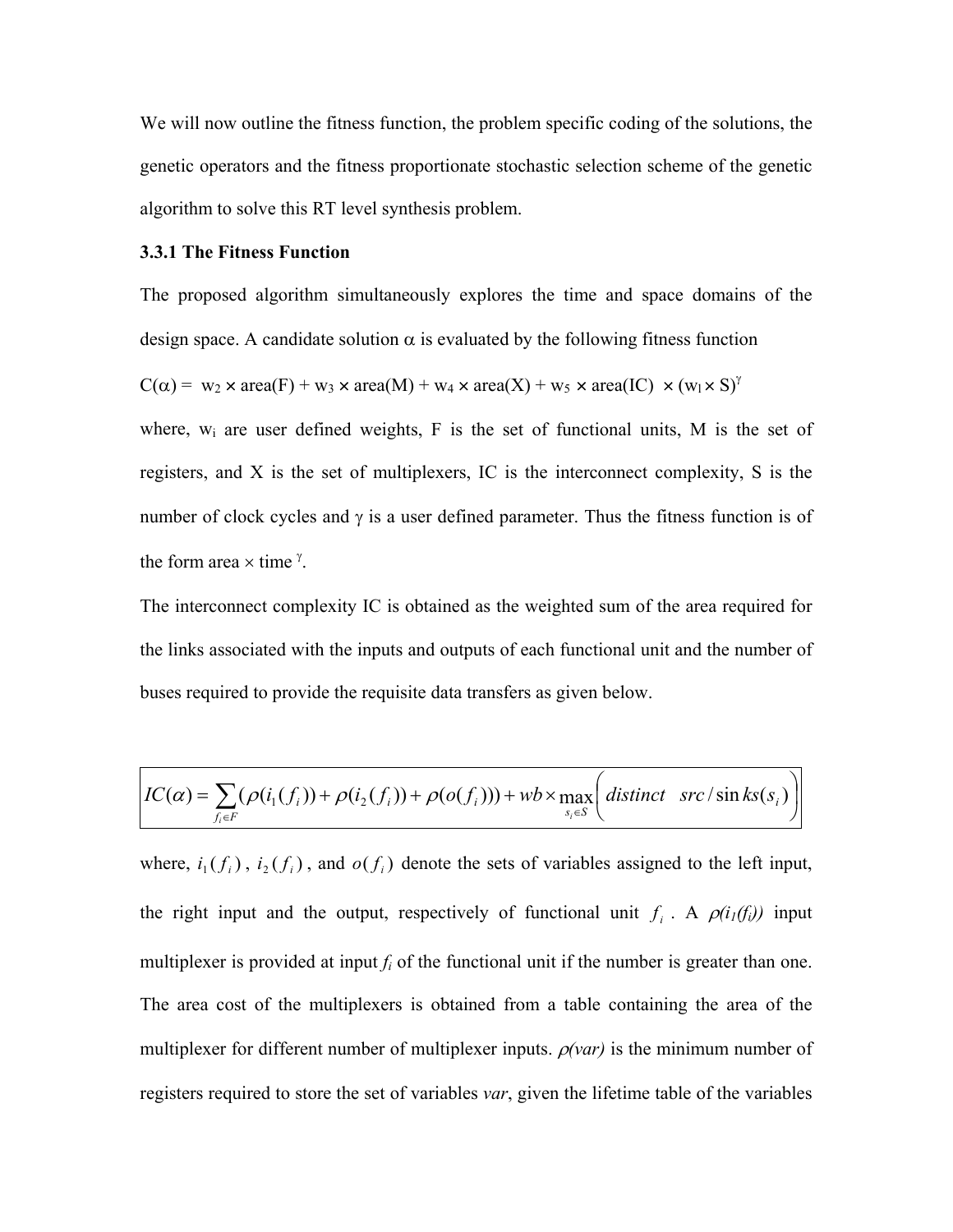in var. This is obtained using the left-edge algorithm [\[25\]](#page-30-9). The number of links is computed as the sum of the number of links used by each of the functional units in the architecture. The number of buses required is the maximum number of distinct sources and sinks over all time steps.

## **3.3.2 Problem specific genetic coding**

Each valid solution is encoded using four **chromosomes (strings)**  $g_1$ ,  $g_2$ ,  $g_3$  and  $g_4$ .

**Module selector string** g<sub>1</sub> encodes the space dimension of the solution. For each functional unit type there is one gene (element) in  $g_1$  indicating the number of units of that type. Each element in the string  $g_1$  can vary from 1 to  $n_{\text{tmax}}$ , where  $n_{\text{tmax}}$  is the maximum number of functional units of type t. The value of  $n_{tmax}$  is either assigned by the user or is computed from an as soon as possible schedule without resource constraints. For example, for the CDFG shown in [Figure 7,](#page-15-0) two adders and two multipliers are required as shown in string  $g_1$ .

**Module allocation string**  $g_2$  encodes the functional unit on which an operation is carried out. For each operation in the CDFG there are two adjacent entries in the string  $g_2$ . The first entry gives the index of the functional unit that will carry out the operation. The second entry is a binary value that indicates if the operator is commutative. Commuting the inputs is useful in optimizing the multiplexers at the inputs to the functional unit. For example, from the  $g_2$  string in [Figure 7](#page-15-0) it can be seen that operation a2 is performed on adder A0 whose left and right inputs can be interchanged.

**Time stamp string**  $g_3$  encodes the time dimension of the scheduling and binding problem. For each node in the CDFG there is one entry in string g3. Data dependencies between operations in the CDFG complicate the coding scheme. Towards ensuring that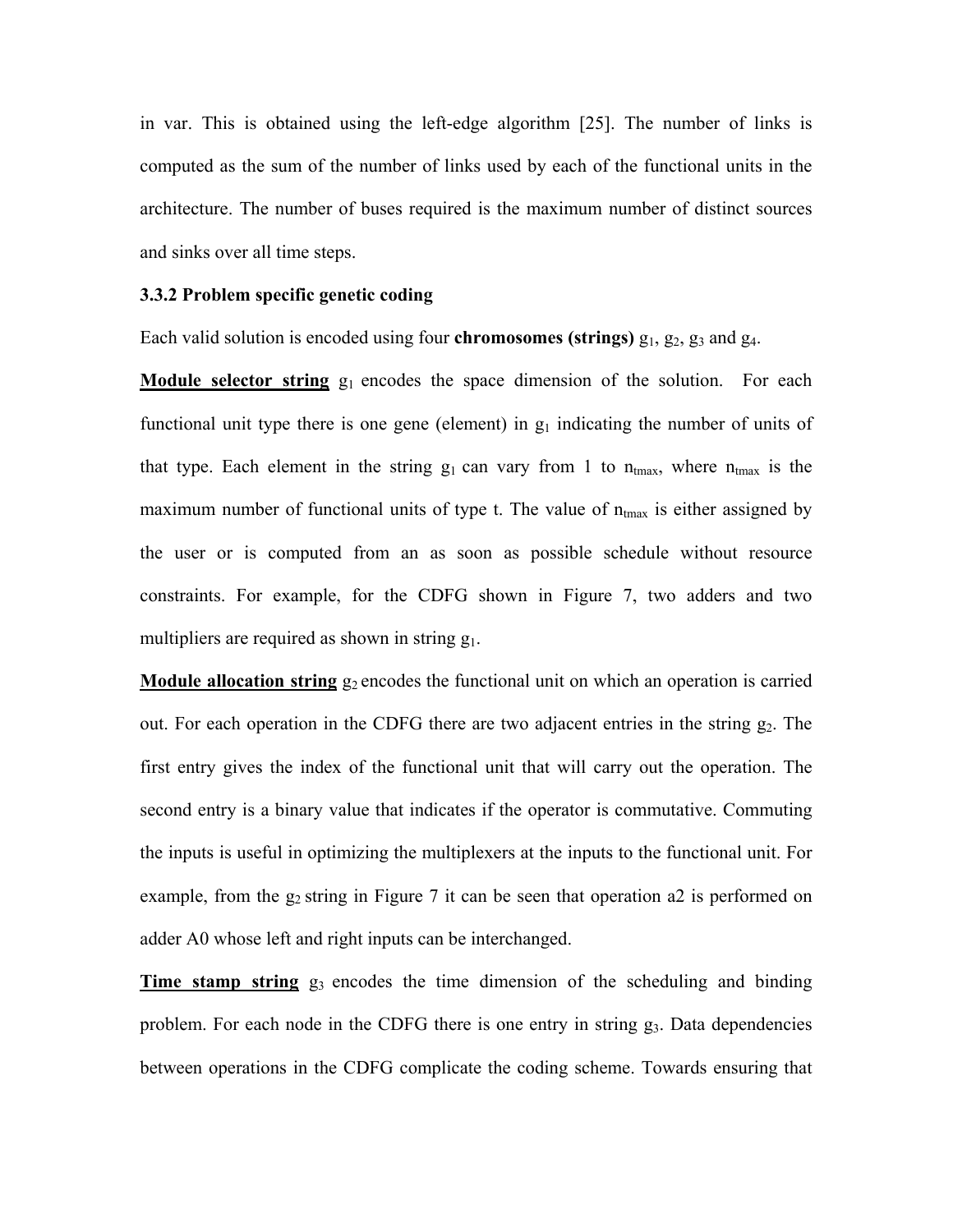the crossover and mutation operators yield valid schedules in the presence of data dependencies we use two techniques. Firstly, the genes within a chromosome are placed based on a depth-first ordering of the corresponding nodes in the CDFG. Secondly, a **differential coding scheme** is used wherein each gene denotes the time by which the corresponding operation is deferred from the earliest schedulable clock cycle. From the g3 string in [Figure 7,](#page-15-0) it can be seen that operations a2, a3 and a7 are scheduled one clock cycle away from their earliest schedulable clock cycles.



<span id="page-15-0"></span>*Figure 7: An Example CDFG and*  $g_1$ *,*  $g_2$ *,*  $g_3$  *and*  $g_4$  *strings.* 

**Backup pair string**  $g_4$  identifies the backup pairs in the reconfigured architecture. A natural representation for  $g_4$  is as a permutation of the indices of the functional units with the permutations corresponding to a single functional unit being grouped together in the string. The elements in the string  $g_4$  are read pair wise in a cyclic order from left to right and each of these pairs form one backup pair. In the event of a failure of any single functional unit, the other unit in the backup pair takes over. The functional units should be partitioned in such a way that the worst-case performance degradation in the presence of any single functional unit failure is minimal.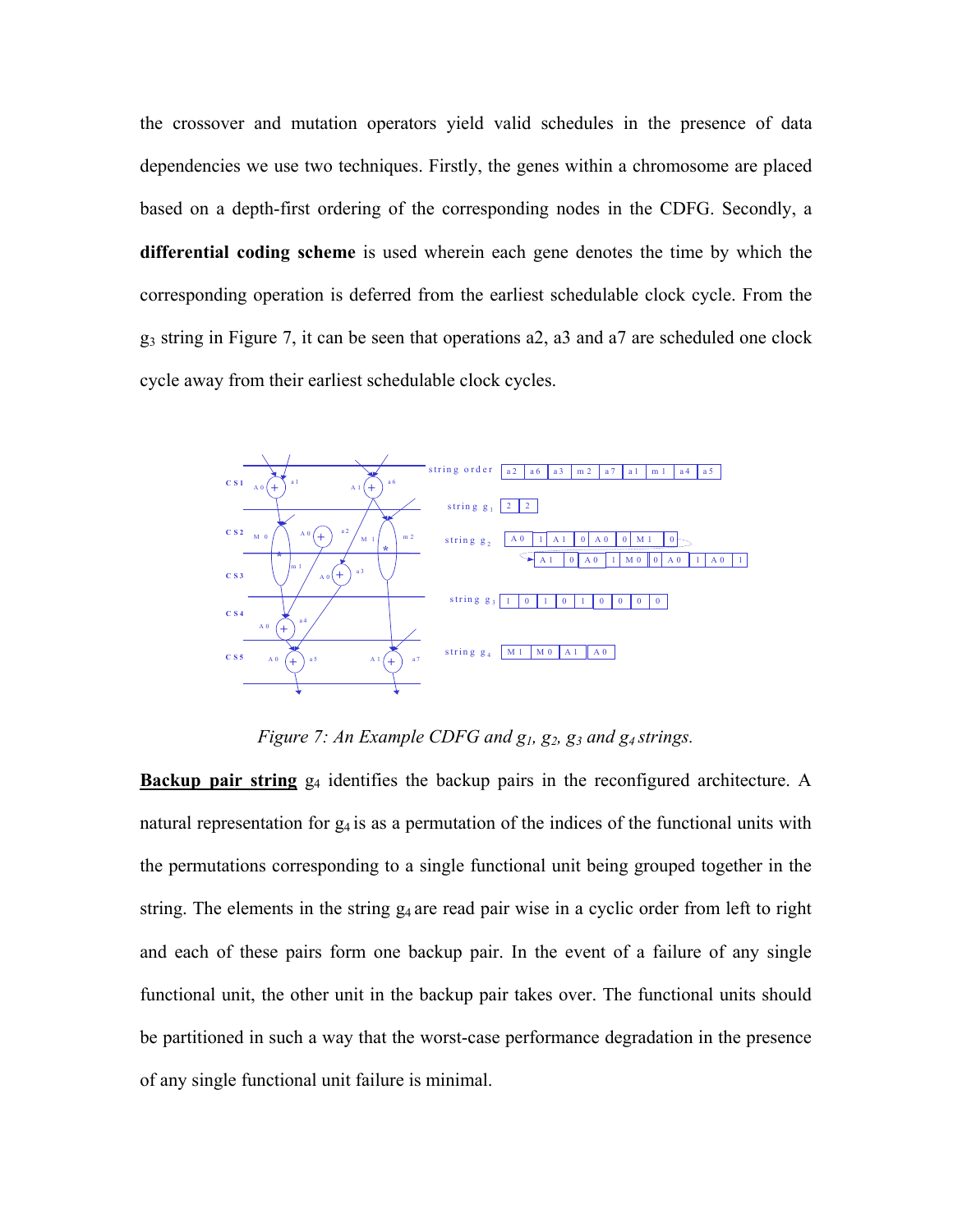### **3.3.3 Construction of a schedule and binding**

Strings  $g_1$  through  $g_4$  are used to construct the schedule, binding and backup pairs of the functional units. First constructing a schedule and binding assuming that none of the functional units fail create a gracefully degradable data path. Then a schedule and binding is constructed by assuming single faulty functional units as follows. There are two types of operations: those that are bound to a faulty unit and those that are bound to a fault free unit.

An operation that is bound to a faulty functional unit is re-bound to its backup unit. If the backup unit is free, the operation is scheduled in that clock cycle. Otherwise, the operation is deferred to a later clock cycle when the backup unit becomes available.

An operation bound to a fault-free functional unit may have to be re-scheduled and rebound when its predecessor operations in the CDFG are re-scheduled and re-bound. If the functional unit is still free, then the operation is scheduled into the clock cycle. Otherwise, if the backup unit is free then the operation is re-bound to the backup unit. In the worst case, the operation is deferred until one of the units in the backup pair becomes available.

Faults in different functional units impact the performance degradation of the data path to a different extent. Hence, the worst-case performance degradation  $\delta$  of the gracefully degrading data path should be considered. The worst-case performance degradation  $\delta$  is measured, as the additional clock cycles required executing the CDFG. The cost function is modified to account for  $\delta$  as follows:

C ( $\alpha$ ) = (w<sub>2</sub>×area (F) + w<sub>3</sub>×area(M) + w<sub>4</sub>×area(X) + w<sub>5</sub>×area(IC)) × (w<sub>1</sub>×S+ w<sub>6</sub>× $\delta$ )<sup>  $\gamma$ </sup>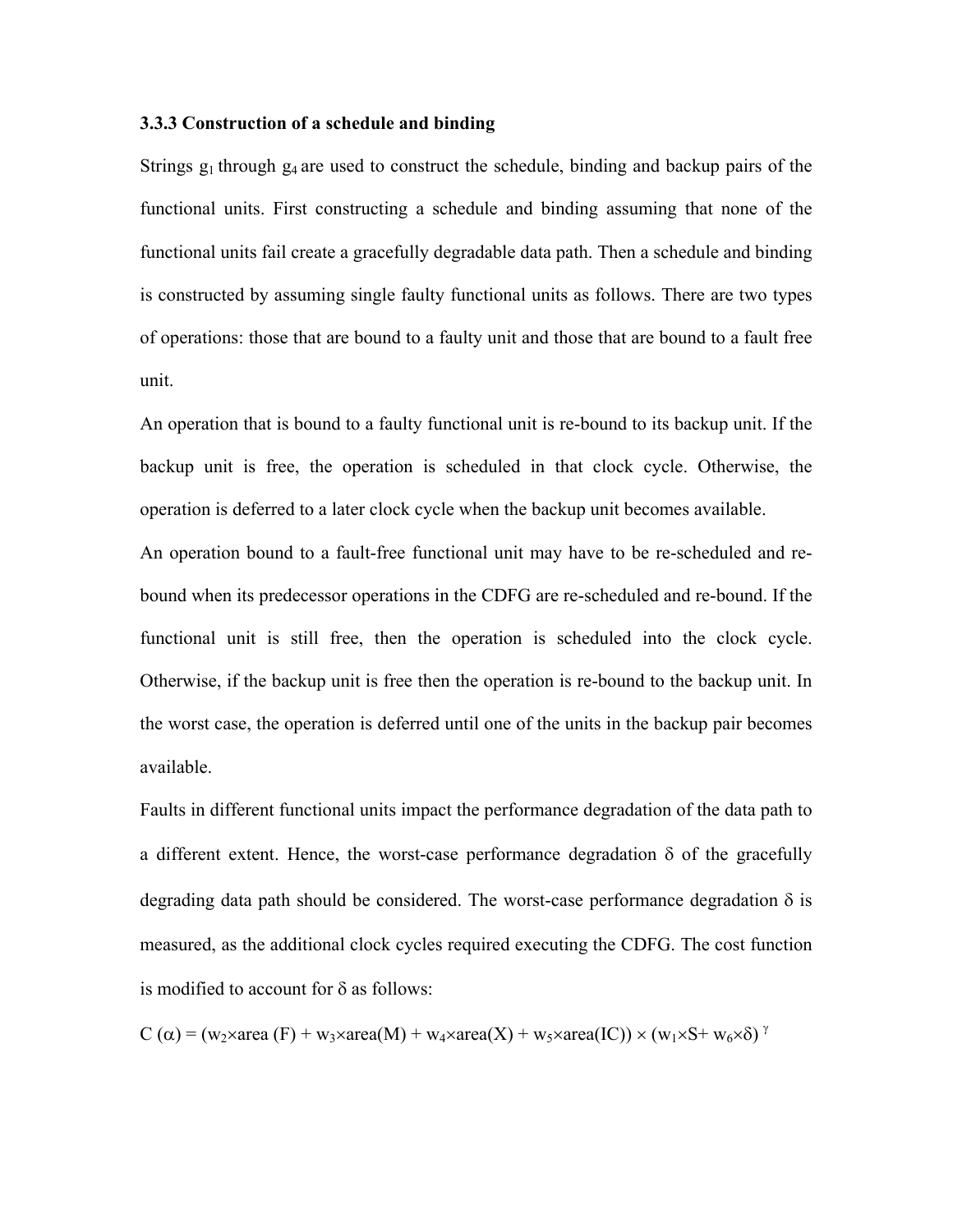Where,  $w_6$  is the user-defined weight for the worst-case performance degradation  $\delta$  for the gracefully degradable data path and S is the number of clock cycles for the basic data path.

### **3.3.4 Genetic Operators**

The genetic encoding employed allows the use of simple crossover and mutation operators. We use the **single point crossover** for the strings  $g_1$ ,  $g_2$ , and  $g_3$ . The minimal area overhead constraint requires that each functional unit have only one backup unit. This implies that the index of each functional unit must appear only once in string  $g_4$ . This cannot be enforced using the single point crossover. Hence we employ the **partially matched crossover (PMX)** [\[18\]](#page-30-8) for string g<sub>4</sub>. PMX ensures that all functional unit indices used in a design appear at least once and no more.



<span id="page-17-0"></span>*Figure 8: partial matched crossover (PMX)*

In PMX, two parent strings are aligned and two crossover sites are selected at random along the strings. These two points define the matching section that is used to effect a crossover through position-by-position exchange operations. This is shown in [Figure 8.](#page-17-0) PMX proceeds by position-by-position exchange between the two strings. First, the string *Parent<sub>2</sub>* is mapped to *Parent<sub>1</sub>*, and the entries in the matching section are exchanged. In [Figure 8,](#page-17-0) the sub string A2A3A0 *Parent*<sub>2</sub> is mapped on to the corresponding sub string in *Parent<sub>1</sub>* This results in duplicate A2, A3 and A0. To remove these matching elements A4,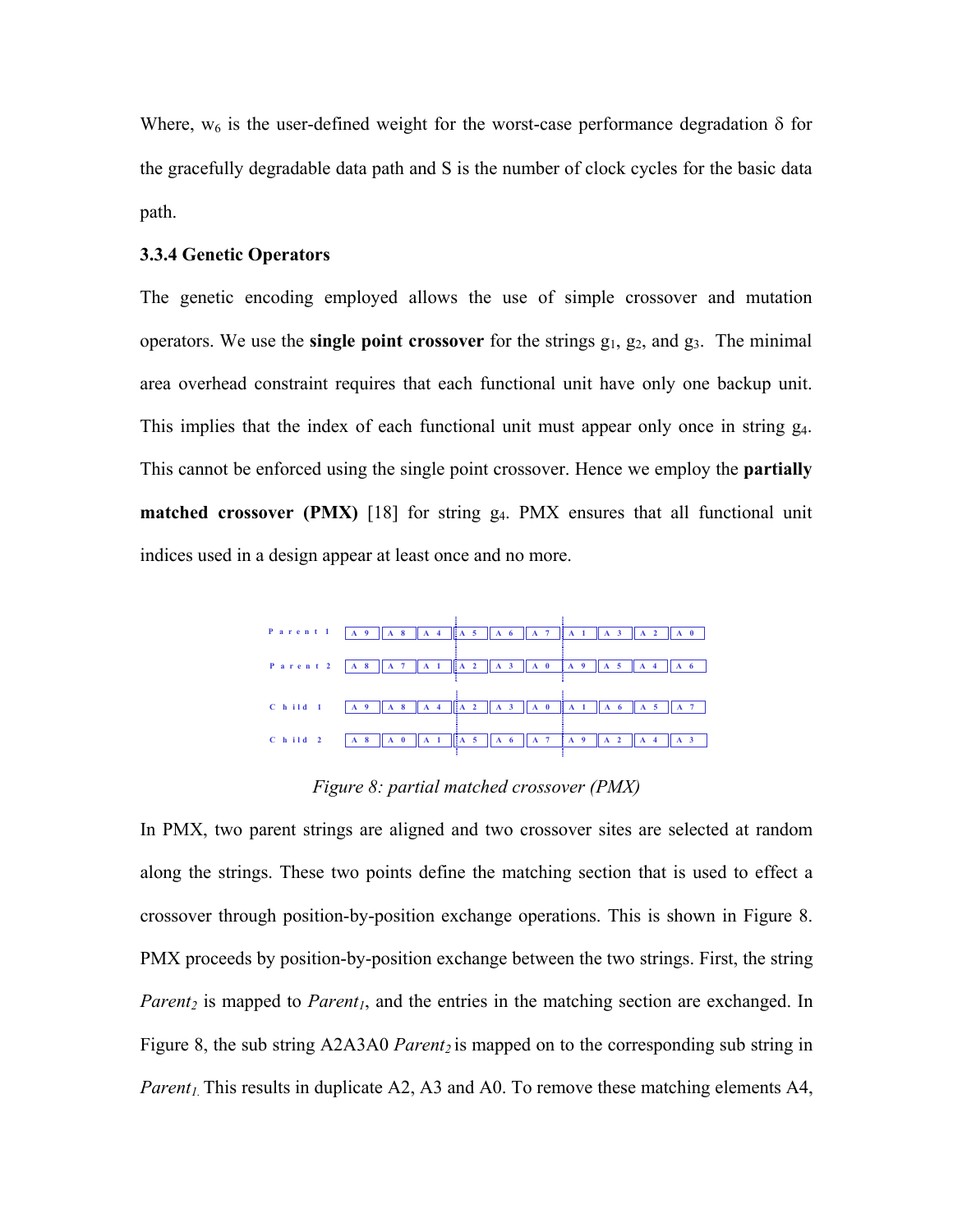A5 and A6 from *Parent*<sub>2</sub> are exchanged yielding the *Child<sub>1</sub>* string. Following this, the string *Parent<sub>1</sub>* is mapped on to *Parent<sub>2</sub>* and the matching entries are once again exchanged. A simple shuffle operator that randomly exchanges two genes of the same function unit type is used as the **mutation** operator.

# **3.3.5 Selection scheme**

An individual is selected for crossover and reproduction with a probability that is proportional to its fitness [\[18\]](#page-30-8). This selection scheme increases the representation of above average fitness chromosomes in the population and has a marked effect on the performance of the genetic algorithm. The genetic operators exploit this increased concentration of quality chromosomes in constructing better solutions as the generations evolve.

# **4. Results**

We summarize the trade-off studies conducted on a set of benchmark examples including the fifth order elliptic wave digital filter (EWF5), an AR filter (ARMA), a third order bilinear loss-less discrete integrator filter (LDI3), and the FIR filter (FIR16).

# **4.1 Phantom Redundancy using Non-pipelined Functional Units**

Initially, we used non-pipelined functional units with the multiplier taking 2 clock cycles and the adder taking one clock cycle. Also, we assume that the adder is also capable of carrying out subtract operations. The system word length is 24 bits and the filter coefficients are 16 bits.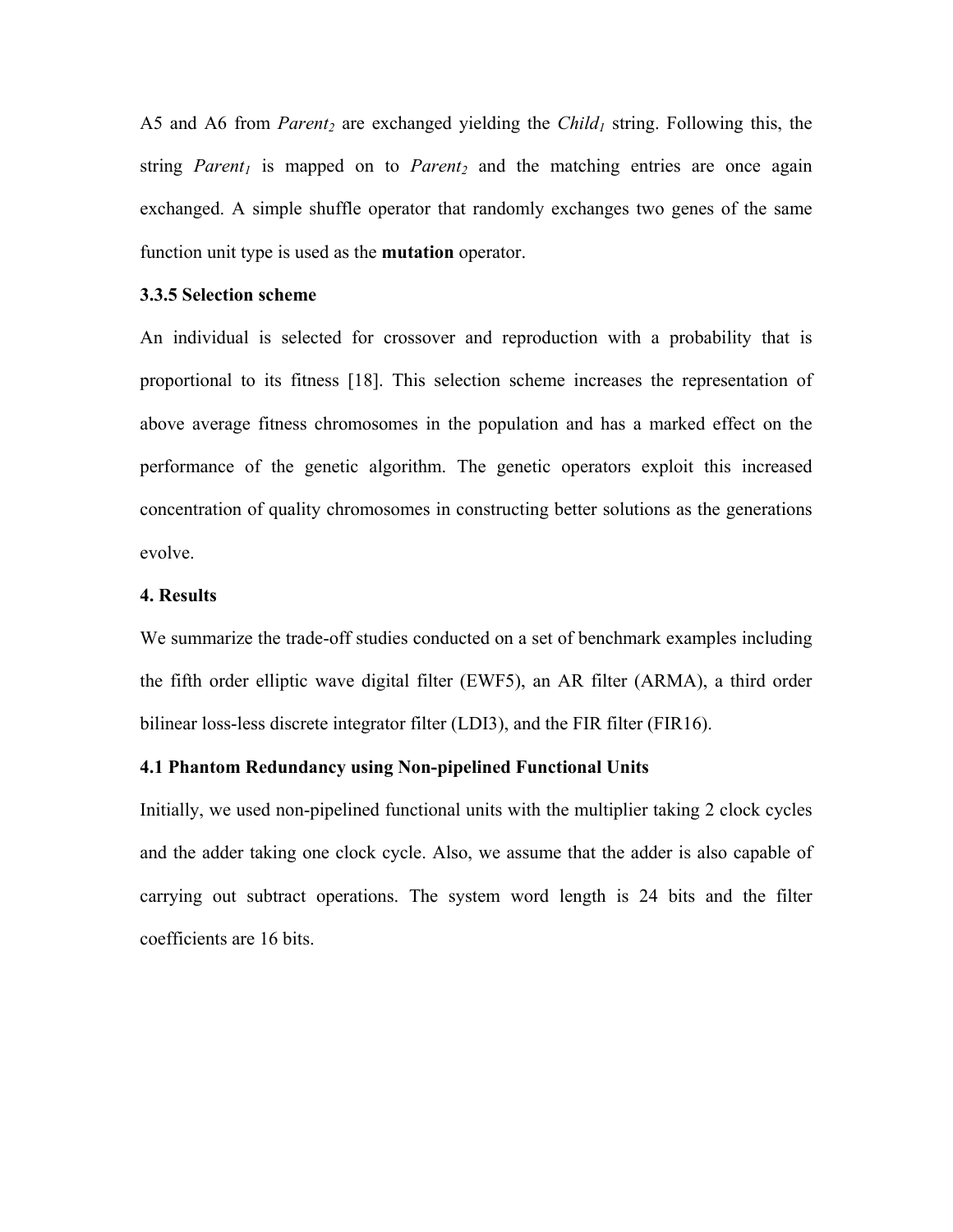| Ex.<br>Name | Number of      |                | Perf. (Clock Cycles) |      |        | # of registers |       |      | Chip area |             | % Overhead |             |          |
|-------------|----------------|----------------|----------------------|------|--------|----------------|-------|------|-----------|-------------|------------|-------------|----------|
|             | Mult           | Add            | Orig                 | Degr | % Degr | Orig           | Phant | Orig | Phant     | <b>BISR</b> | Phant      | <b>BISR</b> | $%$ impr |
| Ewf5        | 3              | 3              | 17                   | 19   | 11.76  | 6              | 8     | 1.82 | 1.84      | 2.40        | 1.47       | 31.78       | 30.31    |
| Arma        | $\overline{c}$ | $\overline{c}$ | 19                   | 34   | 78.95  | 6              | 15    | 1.24 | 1.30      | 1.82        | 4.59       | 46.58       | 41.99    |
| Arma        | 4              | 3              | 11                   | 18   | 63.64  | 6              | 12    | 3.15 | 3.21      | 3.92        | 1.91       | 24.50       | 22.59    |
| Arma        | 4              | $\overline{2}$ | 11                   | 18   | 63.64  | 6              | 13    | 3.12 | 3.18      | 3.89        | 2.06       | 4.75        | 22.69    |
| Ldi3        | $\overline{2}$ | $\overline{2}$ | 8                    | 11   | 37.50  | 3              | 5     | 1.22 | 1.25      | 1.80        | 1.73       | 47.17       | 45.44    |
| First6      | 4              | 4              | 8                    | 12   | 0.00   | 8              | 11    | 2.80 | 2.84      | 3.47        | 1.42       | 24.09       | 22.67    |
| First6      | 8              | 8              | 6                    | 8    | 33.33  | 8              | 9     | 7.84 | 7.89      | 8.81        | 0.67       | 12.31       | 11.64    |

<span id="page-19-0"></span>*Table 1: Impact of phantom redundancy on designs synthesized using non-pipelined functional units.* 

Results of this experiment are summarized in [Table 1.](#page-19-0) The second and third columns show the number of multipliers and adders used in the design. While the fourth column (titled basic) shows the number of clock cycles required for executing the CDFG when the system is unimpaired, the fifth column gives the worst case execution time (in clock cycles) to compute the CDFG in the presence of any single functional unit failure. The next column summarizes the percentage degradation in performance. Supporting phantom redundancy entails use of additional multiplexers at the inputs and outputs to the modules used in the data path. This increases the clock cycle duration by about 10% when compared to the clock cycle of the basic data path. The overall performance overhead when this is considered is 1.1x of that discussed in the rest of the paper. To compare the performance overhead of the proposed scheme viv-a-vis the BISR scheme, we assume that the performance of a BISR design is same as that of the basic design. Hence, the reported performance degradation for phantom redundancy is also its performance degradation when compared to BISR. Number of registers in the original design and number of registers in the gracefully degradable design appear in the next two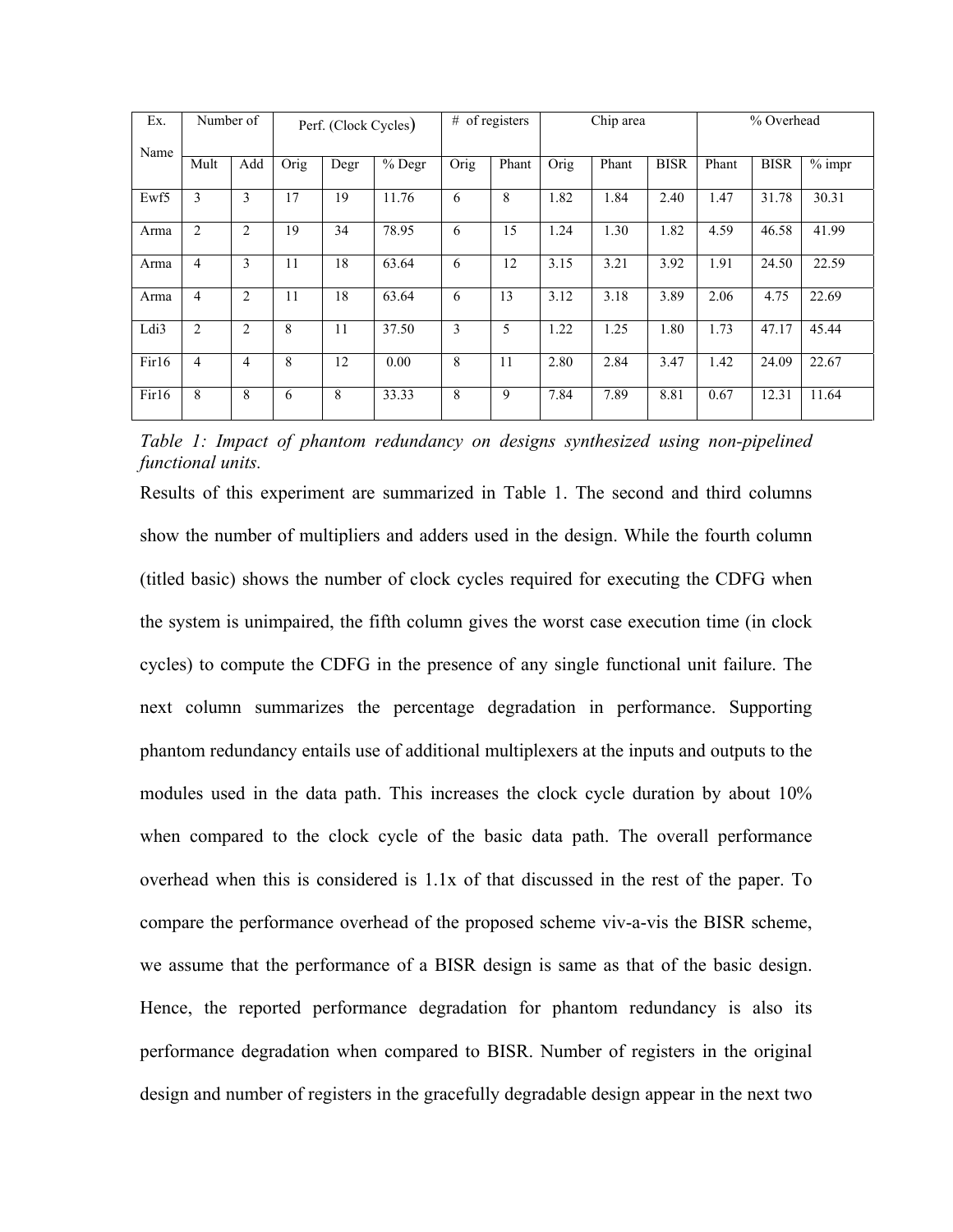columns. The chip area estimates for the original IC, the gracefully degradable IC, and the BISR IC are given in the columns titled Chip Area Orig., Chip Area Phant. and Chip Area BISR. The reported chip area estimates were obtained using HYPER hardware database [\[11\]](#page-29-6). These area estimates include the controller area, are fairly accurate and are known to be, in the worst case, 15% off the actual layout areas [\[11\]](#page-29-6). The BISR area was computed by assuming one redundant functional unit of each type and does not consider any additional interconnect and multiplexing overheads. Thus the figures quoted for BISR consistently underestimate the area overhead of an actual implementation. The percentage area overheads for the phantom redundancy and BISR over that of the original chip area are indicated in the twelfth and thirteenth columns. The last column summarizes the percentage savings in area overhead of the phantom redundancy vis-a-vis BISR.



<span id="page-20-0"></span>*Figure 9: (M0, M2), (M1, M3), (A0, A3) and (A1, A2) are the back up pairs. (a) 8 clock cycle Schedule and binding (b) Schedule and binding of the reconfigured data path when*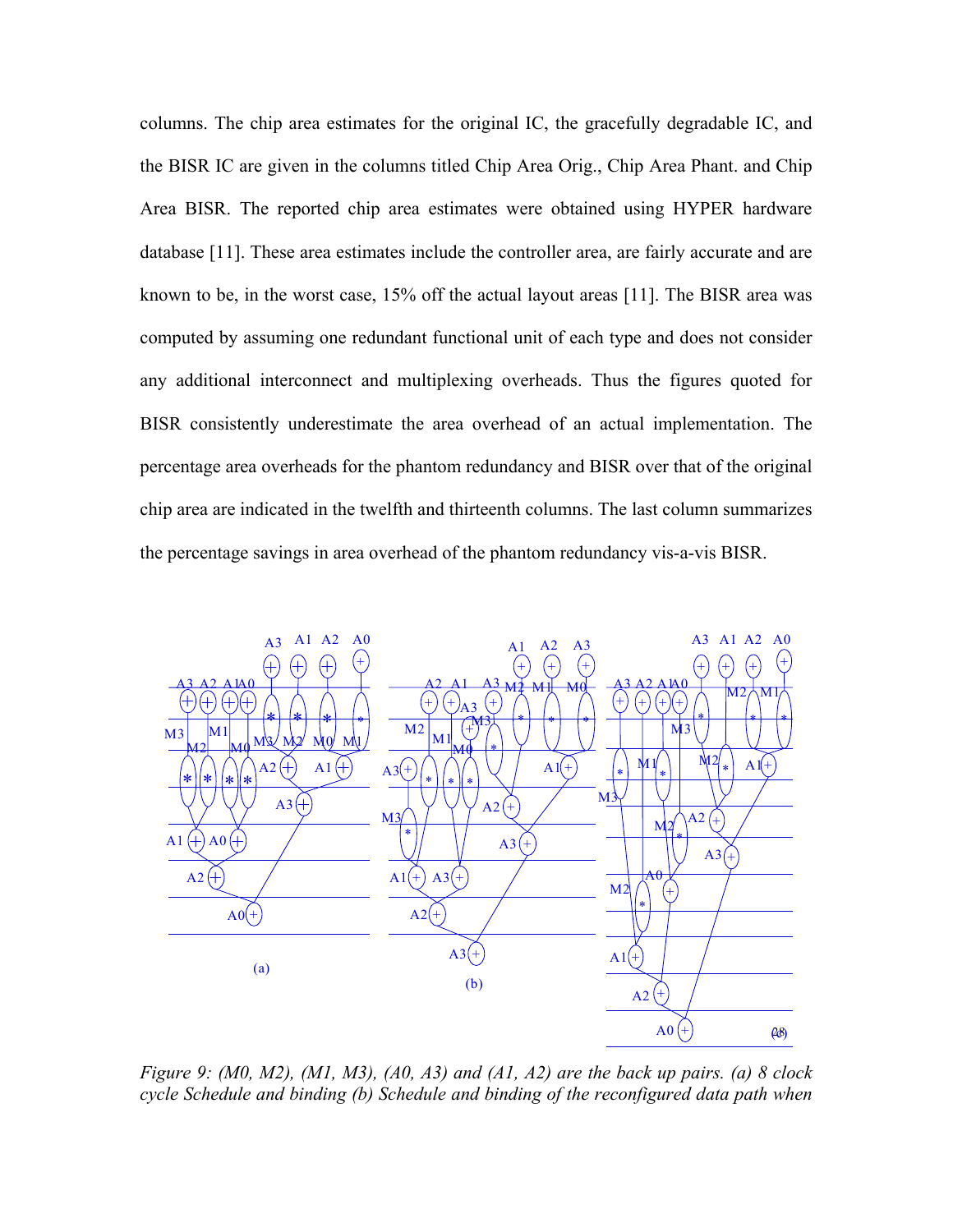*adder A0 fails (c) Schedule and binding of the reconfigured data path when multiplier M0 fails.*

From Table [Table 1,](#page-19-0) it can be seen that on an average, phantom redundancy entails 28.19% less area (with a standard deviation of 11.96%) when compared to BISR. The figures for LDI and EWF5 indicate that large savings in area can be obtained at the cost of a small performance loss - 2 clock cycles for the EWF5 and 1 clock cycle for LDI3. While area overhead of phantom redundancy is negligible when compared to that of the original design, additional area required for BISR corresponds to a significant proportion of the original chip area. If the basic design has a large number of functional units, then the phantom redundant design has to support one backup schedule for each possible failure scenario. This is the main source of controller overhead and contributes to the overall area overhead.



<span id="page-21-0"></span>*Figure 10: (M0, M1), (M0, M2), (A0, A2), and (A1, A2) are the backup pairs. (a) A 17 clock cycle schedule (b) Schedule and binding of the reconfigured data path when adder A0 fails (c) Schedule and binding of the reconfigured data path when multiplier M0 fails.*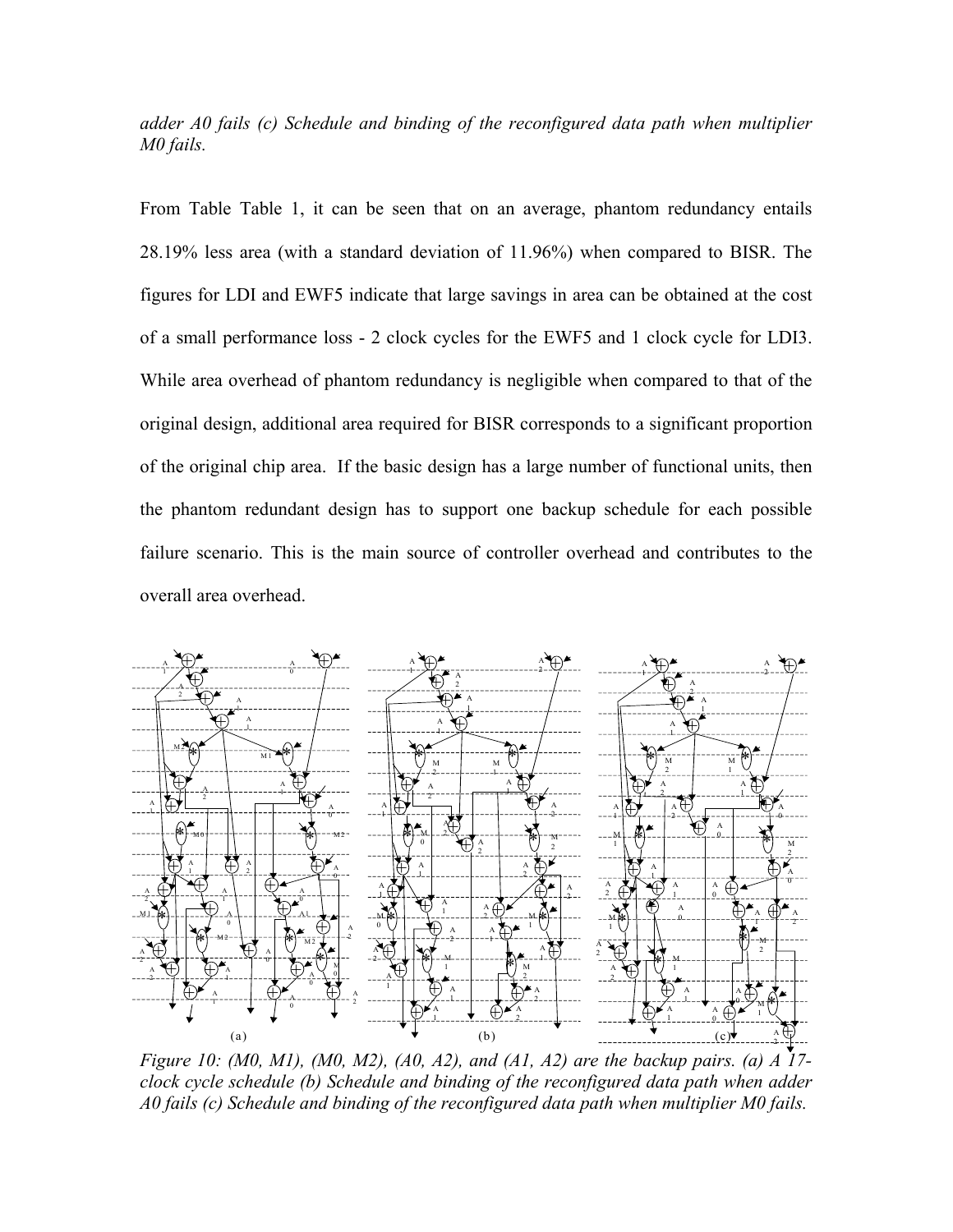Performance degradation of these gracefully degradable data paths using non-pipelined functional units is quite significant. Performance degradation (of over 78%) is highest for the AR filter built from 2 adders and 2 multipliers. A closer look into this synthesized design and the AR algorithm reveals that this is because of two factors. Firstly, the number of functional units of a given type is very small resulting in a small number of operational functional units in the presence of a failure. Secondly, the multiplication and the addition operations in the AR filter are clustered. This dramatically increases the critical path in the algorithm.

The schedule and binding corresponding to the seventh row [Table 1](#page-19-0) for the 16- tap FIR filter with 4 adders and 4 multipliers is shown in [Figure 9](#page-20-0) (a). The schedule and binding when adder A0 fails is shown in [Figure 9](#page-20-0) (b). The performance degradation is one clock cycle. The schedule and binding when multiplier M0 fails is shown in [Figure 9](#page-20-0) (c). The performance degradation is four clock cycles. Similarly, a 17-clock cycle schedule for EWF5 with 3 adders and 3 multipliers (corresponding to second row in [Table 1\)](#page-19-0) is shown in [Figure 10](#page-21-0) (a). The reconfigured 18-clock cycle schedule and binding when adder A0 fails is shown in [Figure 10](#page-21-0) (b). The reconfigured 19-clock cycle schedule and binding when multiplier M0 fails is shown in [Figure 10](#page-21-0) (c).

#### **4.2 Impact of Pipelined Functional Units on Phantom Redundancy**

We have seen that non-pipelined functional units entail large performance degradations. However, all these reconfigured ICs are obtained at no or minimal additional cost, thereby increasing the effective number of usable  $\text{ICs}$  (perfect  $\text{ICs}$  + partially good  $\text{ICs}$ ). We will now assess the impact of pipelined functional units on performance degradation.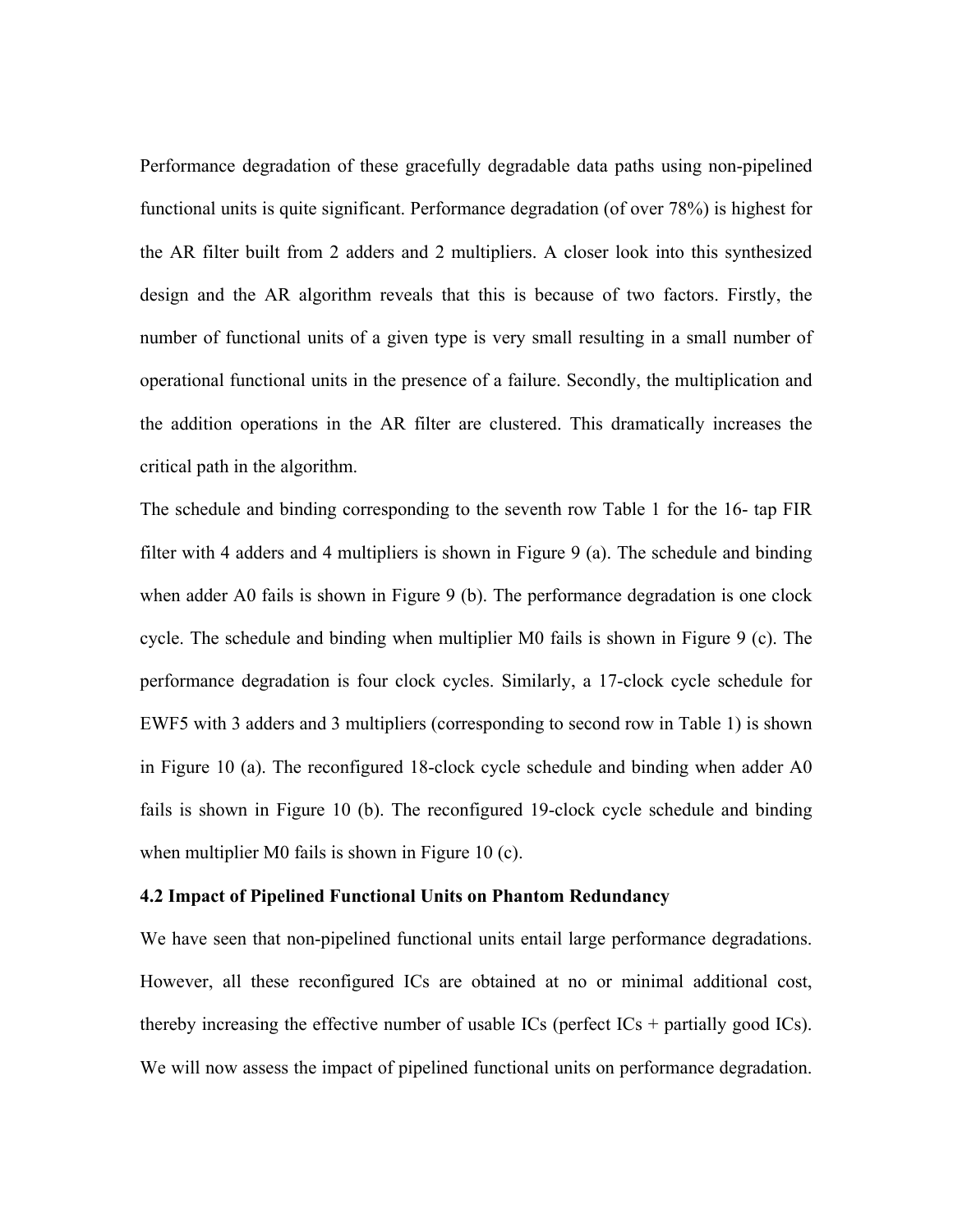|        | $#$ of         |                | Clock cycles |      | $%$ Perf | # registers    |                | IC area |       | % Overhead  |       | % Improvement |             |
|--------|----------------|----------------|--------------|------|----------|----------------|----------------|---------|-------|-------------|-------|---------------|-------------|
|        |                |                |              |      |          |                |                |         |       |             |       |               |             |
|        | $\times$       | $+$            | Orig         | Degr | Degr     | Orig           | Phant          | Orig    | Phant | <b>BISR</b> | Phant | Phant         | <b>BISR</b> |
|        |                |                |              |      |          |                |                |         |       |             |       |               |             |
| Ewf5   | 2              | 3              | 17           | 19   | 11.76    | $\overline{7}$ | 10             | 1.27    | 1.30  | 1.85        | 2.29  | 45.53         | 43.24       |
| Arma   | 2              | $\overline{2}$ | 13           | 19   | 46.15    | 6              | 14             | 1.24    | 1.29  | 1.81        | 4.18  | 46.58         | 42.40       |
| Arma   | 4              | 3              | 11           | 13   | 18.18    | 6              | 10             | 3.15    | 3.19  | 3.92        | 1.48  | 24.50         | 23.02       |
| Arma   | $\overline{4}$ | $\overline{2}$ | 11           | 16   | 45.45    | 6              | 10             | 3.12    | 3.16  | 3.89        | 1.40  | 24.75         | 23.34       |
| Ldi3   | $\overline{2}$ | $\overline{2}$ | 8            | 9    | 12.50    | 3              | $\overline{4}$ | 1.22    | 1.24  | 1.80        | 1.31  | 47.17         | 45.85       |
| First6 | $\overline{4}$ | 4              | 7            | 9    | 28.57    | 6              | 9              | 2.79    | 2.83  | 3.46        | 1.43  | 24.19         | 22.76       |
| First6 | 8              | 8              | 6            | 7    | 16.67    | 8              | 8              | 7.84    | 7.89  | 8.81        | 0.56  | 12.31         | 11.74       |

For this experiment we use a two stage pipelined multiplier with a latency of 2 clock cycles and an initiation rate of 1 clock cycle. The results are summarized in [Table 2](#page-23-0)**.** 

<span id="page-23-0"></span>*Table 2: Impact of pipelined functional units on phantom redundancy* 

The best results were obtained for the EWF5 example where the performance degradation is 11.76% while the area overhead incurred is only 2.29%. The BISR strategy leads to no performance degradation but the area overhead amounts to 45.53%. The worst performance degradation occurs for the ARMA example with 2 multipliers and 2 adders. The increase in degradation in performance is largely due to the availability of only one adder (multiplier) unit in the event of a failure in one of the 2 adder (multiplier) units present. This leads to a 45.45% penalty in performance when one of the adders fails. On an average the savings in area over the spare-based BISR approach is 30.34% while the standard deviation is 13.28%. The average degradation in performance is 25.61% and the standard deviation is 14.85%.

There is a marked reduction in performance degradation when pipelined functional units are used. This is because pipelined units permit the initiation of operations at a much higher rate when a functional unit fails. Thus operations assigned to a failed unit are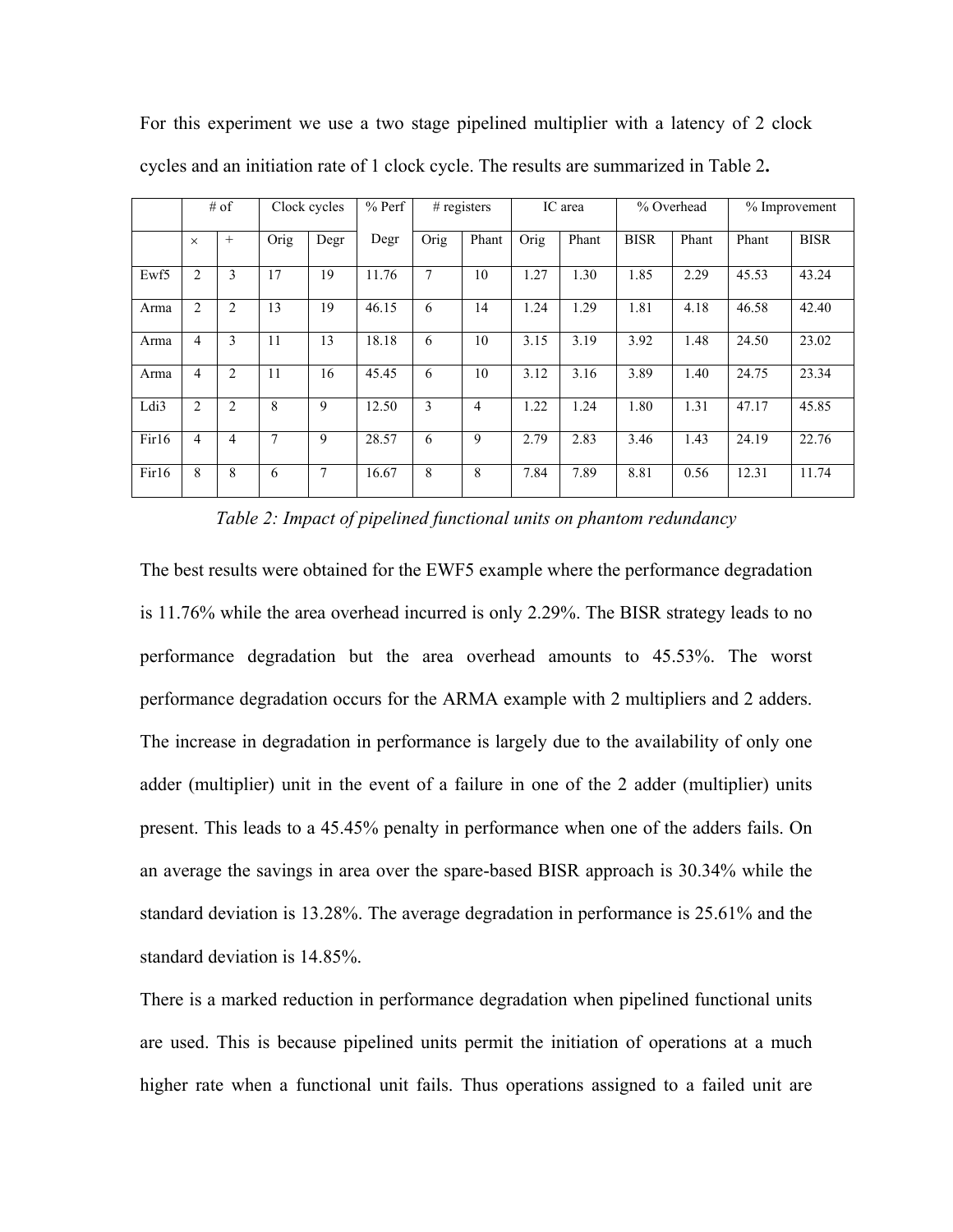scheduled in earlier steps as opposed to waiting for a multi-cycle operation to be completed before the next operation can be initiated. Pipelining is particularly effective when operations of a type are clustered in the CDFG. The reduction in performance degradation will be even more significant with deeply pipelined functional units (multiple pipeline stages).

#### **4.3 Phantom Redundancy using multifunctional ALUs**

In [Table 3](#page-24-0) we present the results when multifunctional ALUs are employed. The ALU is assumed to carry out multiplication, addition and subtraction in a single clock cycle. The period of each clock cycle is, however, considerably longer.

| Ex     | #          | Clock cycles |      | $%$ Perf | # of registers |       | Chip Area |       | % Overhead  |       | $%$ Impr |             |
|--------|------------|--------------|------|----------|----------------|-------|-----------|-------|-------------|-------|----------|-------------|
| Name   | <b>ALU</b> | Unimp        | Degr | Degr     | Orig.          | Phant | Orig      | Phant | <b>BISR</b> | Phant | Phant    | <b>BISR</b> |
| Arma   | 3          | 12           | 15   | 25.0     | 6              | 11    | 1.75      | 1.78  | 2.32        | 1.93  | 33.08    | 31.14       |
| Arma   | 4          | 9            | 14   | 55.56    | 7              | 14    | 3.06      | 3.12  | 3.83        | 1.92  | 25.20    | 23.28       |
| Arma   | 6          | 8            | 10   | 25.0     | 6              | 12    | 4.53      | 4.59  | 5.30        | 1.27  | 17.02    | 15.75       |
| First6 | 4          | 9            | 13   | 44.44    | 9              | 13    | 2.70      | 2.73  | 3.37        | 1.29  | 25.03    | 23.74       |
| First6 | 8          | 5            | 7    | 40.00    | 8              | 11    | 7.52      | 7.57  | 8.49        | 0.63  | 12.82    | 12.19       |

<span id="page-24-0"></span>*Table 3 : Results on benchmark examples using multifunctional ALUs* 

The results for the examples using ALU type functional units are summarized in The average saving in area over the BISR technique is 21.22% and the standard deviation is 7.42%. The average degradation in performance is 38% and the standard deviation is 13.15%. The degradation values are higher in this table as compared to [Table 1](#page-19-0) and [Table](#page-23-0)  [2](#page-23-0) because the number of functional units used in the examples is much smaller.

# **4.4. Phantom redundancy based on an enhanced fault model**

A closer look at the components of the area of an IC shows that interconnect uses about 50% of the total area. Hence, targeting faults in single functional units alone may not be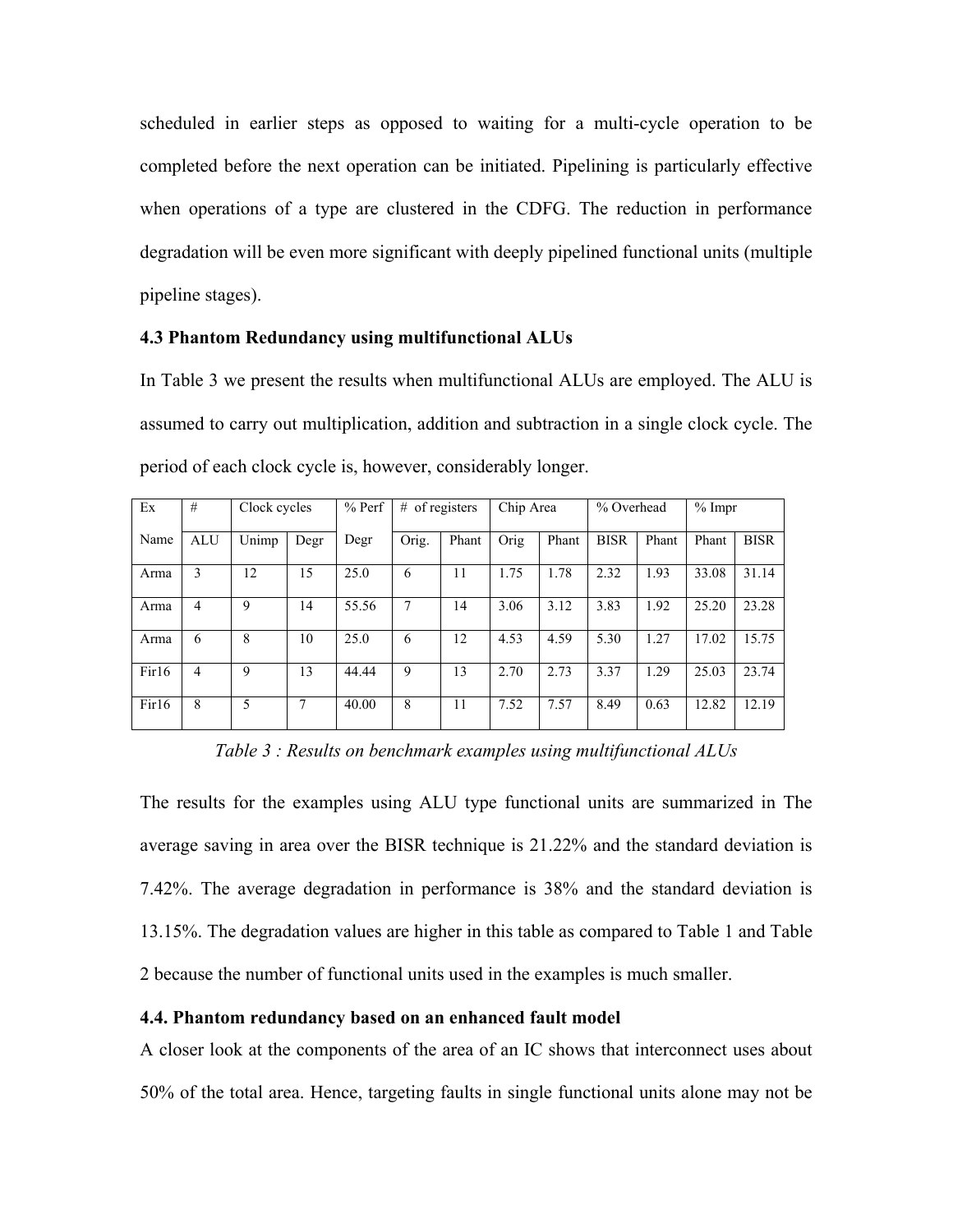sufficient. Consequently, we adopted an enhanced functional fault model proposed in [\[3\]](#page-29-2) that targets single faults in functional units, register files and interconnections. A fault in a register file is considered as a fault in the functional unit that the register file feeds, while a fault in an interconnect line is considered as a fault in the functional unit/register file from which it emanates. These constraints are then modeled as register and bus allocation constraints.

[Table 4](#page-25-0) summarizes the results of phantom redundancy based data path synthesis on four additional benchmark examples (the HAMMING code,  $7<sup>th</sup>$  order IIR filter,  $8<sup>th</sup>$  order IIR filter and WANG's discrete cosine transform) and using this enhanced fault model. The first major column shows the benchmark, the second major column identifies the type of design (basic and phantom redundancy based data path) and the third major column shows the number of clock cycles in the design.

|                |       | Clock     | # of      |        |   |   | Hardware allocation |     | Area $(mm^2)$ | overhead |       |                          |
|----------------|-------|-----------|-----------|--------|---|---|---------------------|-----|---------------|----------|-------|--------------------------|
|                |       | cycles    | schedules | $^{+}$ |   | * | Reg                 | Mux | Active        | intercon | Total | $(\%)$                   |
|                |       |           |           |        |   |   |                     |     |               | nect     |       |                          |
| <b>HAMMING</b> | basic | 8         |           | b      |   |   | 83(15)              | 18  | 25.1          | 23.9     | 49.0  | $\overline{\phantom{0}}$ |
|                | phant | $9-10$    | 3         | 6      |   |   | 113(16)             | 28  | 29.8          | 29.4     | 59.3  | 21.0                     |
| IIR7           | basic | 10        |           | ↑      |   | ∍ | 39(20)              | 11  | 32.1          | 23.0     | 55.1  | $\overline{\phantom{a}}$ |
|                | phant | 11-14     |           | ↑      |   | ∍ | 62(20)              | 16  | 35.2          | 30.4     | 65.6  | 19.1                     |
| IIR8D          | basic | 20        |           | 3      | O | 3 | 48(30)              | 9   | 42.1          | 36.3     | 78.4  | ۰                        |
|                | phant | $21 - 22$ | 6         | 3      | v | 3 | 89(39)              | 26  | 47.9          | 51.8     | 99.7  | 27.2                     |
| <b>WANG</b>    | basic | 10        |           | 3      |   | 4 | 54(44)              | 17  | 31.8          | 33.5     | 65.3  | $\overline{\phantom{0}}$ |
|                | phant | 12        |           | 3      |   | 4 | 74(44)              | 59  | 37.6          | 40.6     | 78.2  | 19.7                     |

<span id="page-25-0"></span>*Table 4: Results on benchmark examples using the enhanced fault model*

The fourth major column shows the number of backup schedules (each with a different latency) required to tolerate all possible 1-unit faults. The five minor columns of the fifth major column show the number of adders, subtractors, multipliers, registers and multiplexes in the design. The sixth major column summarizes the area of the design. For each design, the area includes the active area (data path +controller) and the interconnect area. Finally, the last major column shows the area overhead of the phantom redundant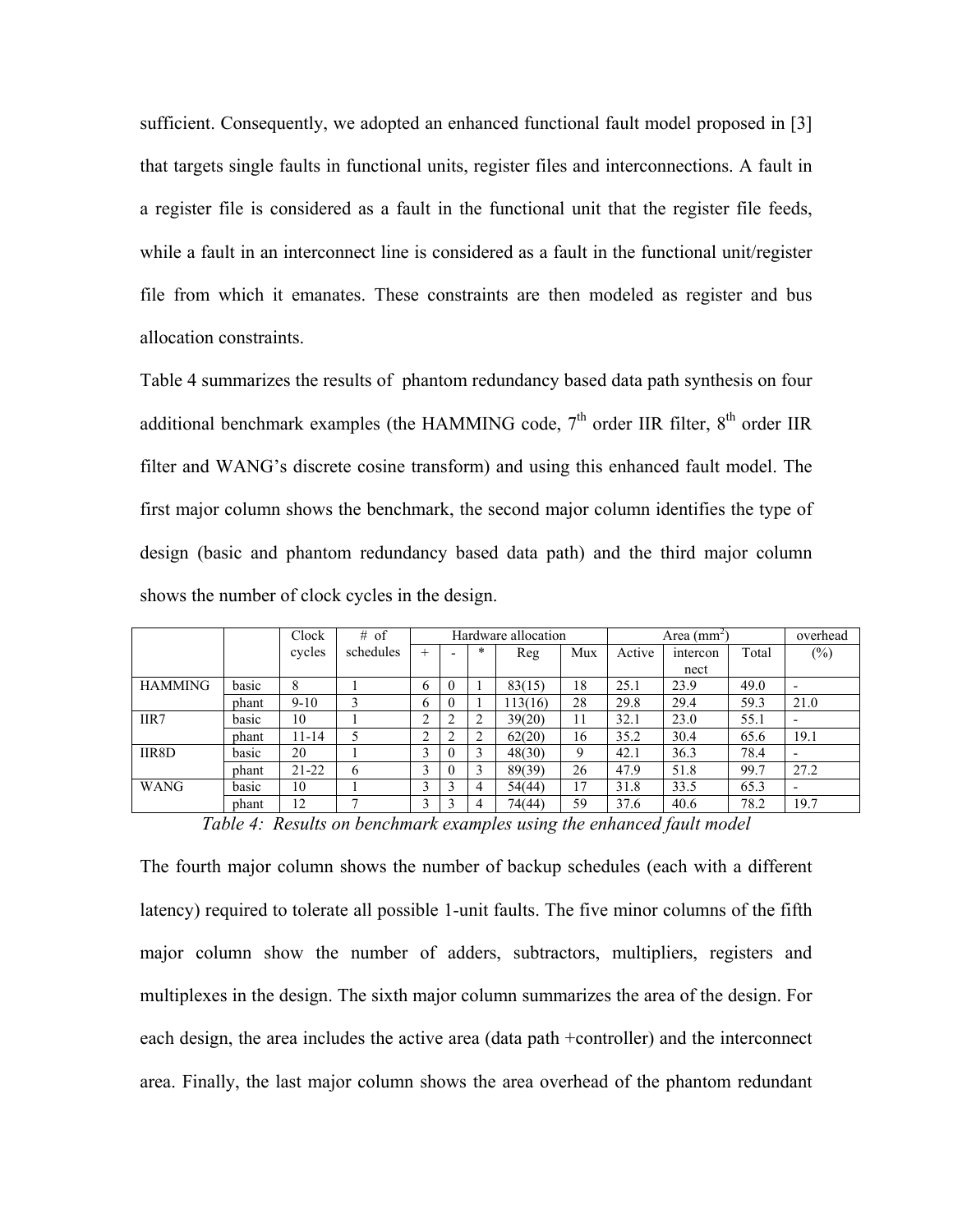data path design. Corresponding to each benchmark, there are two rows in the table –the basic and phantom redundant. Except for HAMMING data path, all designs tolerate all 1-unit faults. For the HAMMING, the basic design uses a single multiplier and hence a fault in it cannot be tolerated without a spare module. Enforcing the constraints based on the enhanced fault model resulted in the larger area overhead (15% -30% range).

#### **4.5 Discussion**

Phantom redundancy is applicable only when there are at least two functional units of each type. Performance degradation is due to two sources. Additional multiplexers used at the inputs and outputs of functional units used to create the backup pairs are the first source. The second source is the additional clock cycles used to perform the computation in the presence of a faulty unit. Performance degradation is quite severe in small data paths that use a small number of functional units. There is a corresponding increase in the number of registers. Intermediate results in a gracefully degradable data path need to be stored longer before being consumed by the fault-free functional units. This increase in lifetime of the intermediate results in the computation translates into an increase in the number of registers.

Pipelined functional units entail smaller performance degradation when compared to multi-cycle non-pipelined functional units. This is particularly true when deeply pipelined functional units are used. This is because pipeline units permit the initiation of operations at a much higher rate. Thus operations assigned to a failed unit can be rescheduled earlier clock cycles when compared to multi-cycle functional units. Benefit of deploying pipelined functional units is especially evident when operations of a type are clustered in the CDFG.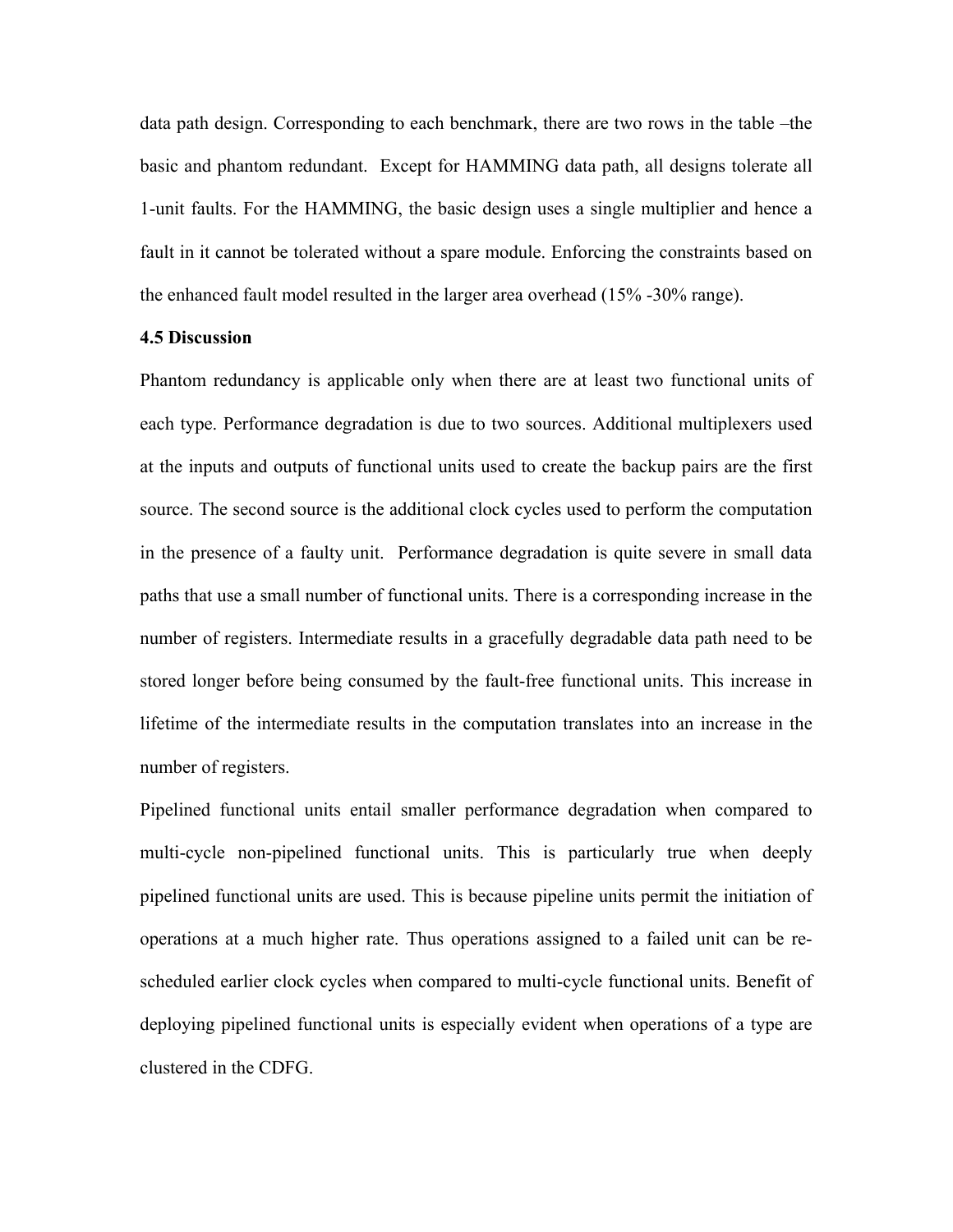Phantom redundancy can be used for defect tolerance in mature fabrication processes where the process yield is sufficiently high to make the area overhead of BISR unreasonable. In mature fabrication process the phantom redundancy technique provides a low cost technique for improving the yield of ICs by yielding partially good chips. In application scenarios where the targeted performance quality is not stringent, phantom redundancy is once again a good alternative. BISR does not entail performance degradation and may be preferable in designs where tight performance constraints on the system should be met. BISR is good for new process lines where stringent performance standards must be satisfied.

The synthesis results showed that the interconnect area is about 50% of the total area. Phantom redundancy technique presented in this paper that is based on enhanced fault model can tolerate single functional unit failures, registers, multiplexers and interconnection lines. Graceful degradation in the presence of single functional unit failures is sufficient in almost all application scenarios. Further, these single-fault tolerant designs yield some amount of multiple-fault tolerance as well. Guaranteed reconfiguration around multiple functional unit failures can also be handled as an extension of the proposed technique.

The controller overhead associated with phantom redundancy based graceful degradation is due to extra control signals to support execution of multiple backup schedules in the presence of faulty functional units. Notwithstanding this important source of controller overhead, the reasons for small control area overhead associated with phantom redundancy are three-fold (less than 5% of the total area overhead):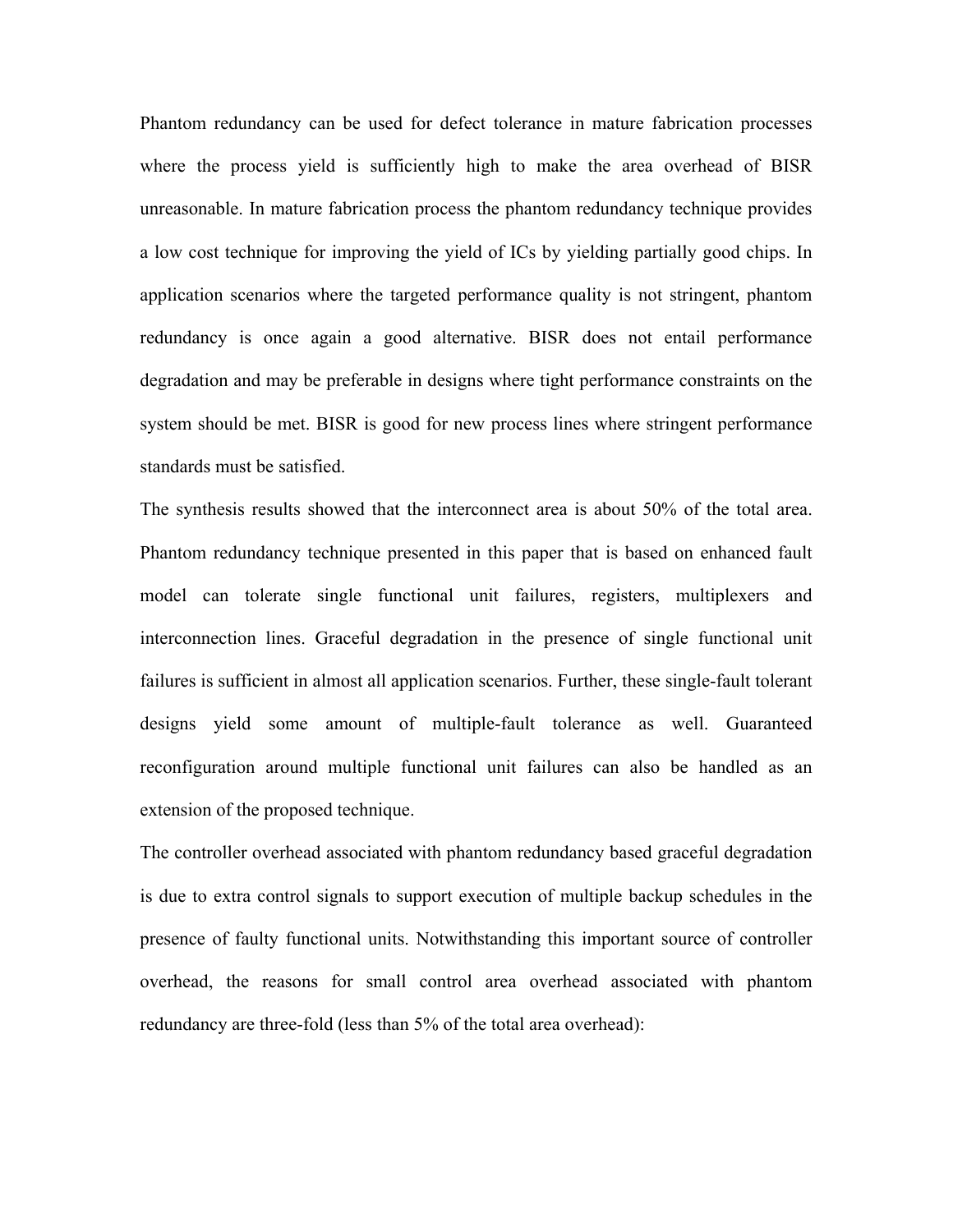1. In data dominated designs, the data path tends to occupy far more area than the controller. So the impact of control on the overall area of the chip is small.

- 2. In the hardware model that we use the control is distributed throughout the design and any increase in controller area is accommodated in the dead areas of the layout.
- 3. While the complexity of the control logic increases, it does not correspond to the controller area in a one-to-one fashion. The controller area is a non-linear function of the schedule, allocation and mapping. Moreover, state assignment for the new controller results in a different encoding of the states and hence is a factor in keeping the control overheads low.

If controller fault-tolerance is necessary, then existing techniques such as [\[12\]](#page-29-11) or straightforward duplication can be used.

#### **5.0 Conclusions**

In this paper we presented a low-cost RT level technique for designing gracefully degradable data paths called phantom redundancy. Phantom redundancy adds extra interconnections to make the resulting data path degradable in the presence of any single functional unit failure. The proposed technique supports reconfiguration and should be used in conjunction with a concurrent error detection technique. We demonstrated the interdependence of the scheduling, allocation and reconfiguration and presented a genetic algorithm based global optimization approach for the synthesis of gracefully degradable data paths. Gracefully degradable data paths can be used for performance-based binning of designs at fabrication-time or graceful degradation in real-time. The effectiveness of phantom redundancy is demonstrated on several benchmark examples and compared it with the BISR approach.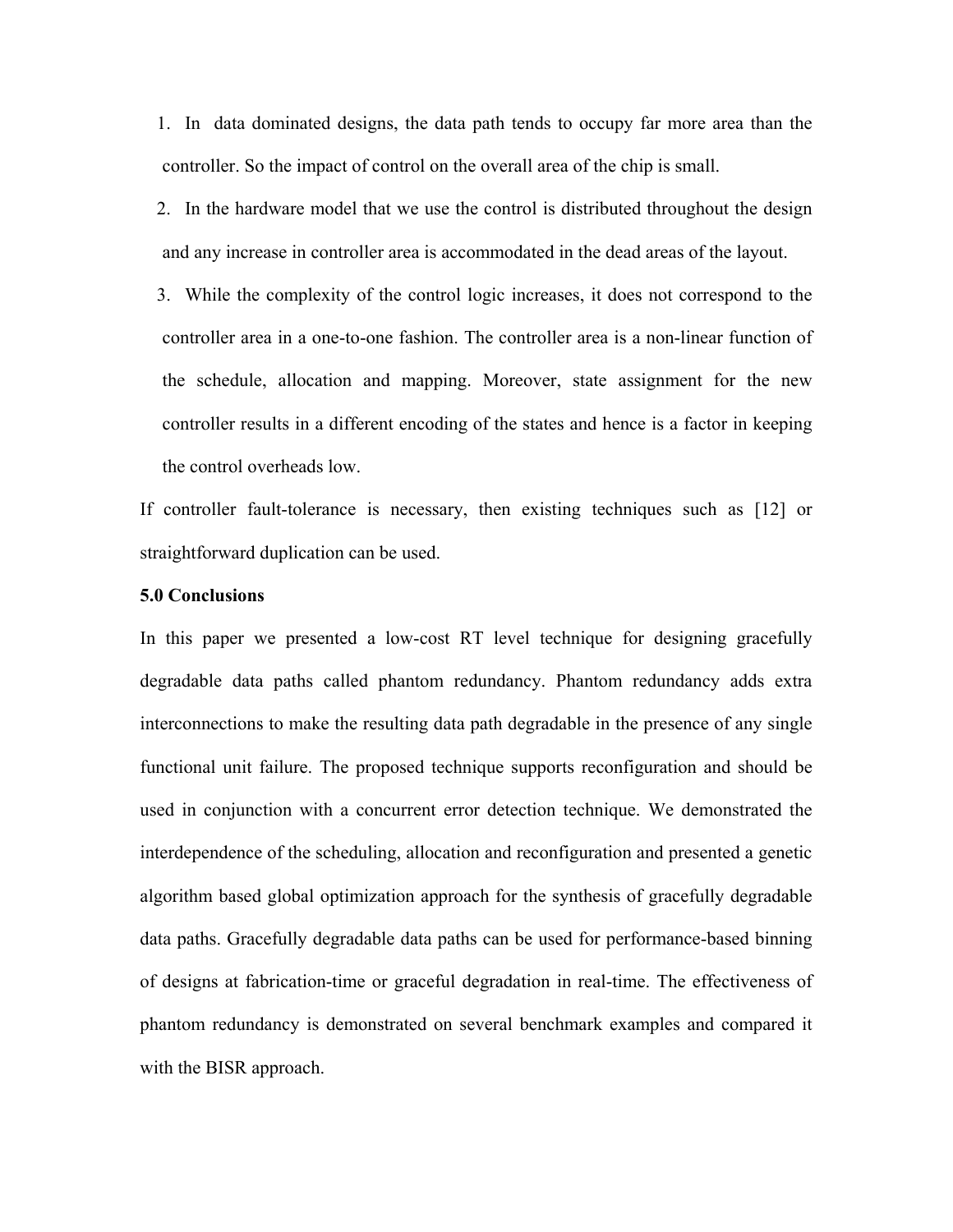#### **References**

- <span id="page-29-0"></span>1. B. W. Johnson, *Design and Analysis of Fault-Tolerant Digital Systems*, Addison-Wesley, 1989.
- <span id="page-29-7"></span>2. D.M. Blough, F.J. Kurdahi, and S.Y. Ohm, "Optimal Recovery Point Insertion For High-Level Synthesis of Recoverable Microarchitectures", *Proceedings IEEE Fault Tolerant Computing Symposium,* Jun 1995.
- <span id="page-29-2"></span>3. L. Guerra, M. Potkonjak, and J. Rabaey, "High-Level Synthesis Techniques for Efficient Built-In-Self-Repair", *IEEE Transactions on VLSI Systems,* Sep 1998.
- <span id="page-29-8"></span>4. R. Karri and A Orailoglu, "High-Level Synthesis of Fault-Secure VLSI Digital Signal Processors", *IEEE Transactions on Reliability*, Sep 1996.
- <span id="page-29-9"></span>5. R. Karri and A. Orailoglu. "Self Recovering Microarchitecture Synthesis", *IEEE Transactions on Computers,* Feb 1996.
- <span id="page-29-1"></span>6. Ramesh Karri and B. Iyer "Introspection: A Register Transfer Level Technique for Concurrent Error Detection and Diagnosis in Data Dominated Designs," *ACM Transactions on Design Automation of Electronic Systems,* vol.7, no.1, Jan 2002*.*

<span id="page-29-10"></span>7. G. Lakshminarayana, Raghunathan, N. K. Jha, "Fault-tolerant data path synthesis based on aliasing constraints", *Proceedings of IEEE Fault Tolerant Computing Symposium,* Jun 1996.

- <span id="page-29-3"></span>8. D. D. Gajski, N. D. Dutt, A. Wu, and S. Lin, "High-Level Synthesis: Introduction to Chip and System Design", *Kluwer Academic Publishers*, 1992.
- <span id="page-29-4"></span>9. M. McFarland, A. Parker, and R. Camposano, "High-Level Synthesis of Digital Systems", *Proceedings of IEEE*, vol. 78, pp. 301-318, Feb. 1990.
- <span id="page-29-5"></span>10. D. Micheli, D. Ku, F. Mailhot, and T. Truong, "The Olympus Synthesis System", *IEEE Design & Test of Computers*, vol.7, pp.37-53, Oct 1990.
- <span id="page-29-6"></span>11. J. Rabaey, C. Chu, P. Hoang, and M. Potkonjak, "Fast Prototyping of Data Path Intensive Architectures", *IEEE Design & Test of Computers*, pp.40-51, 1991.
- <span id="page-29-11"></span>12. S. Hellebrand, H. J. Wunderlich and A. Hertwig, "Synthesizing Fast, On line Testable Control Units", *IEEE Design & Test of Computers*, pp.36-41, 1998.
- <span id="page-29-12"></span>13. M. R. Garey and D. S. Johnson, "Computers and Intractability: A guide to the theory of NP-Completeness", *W. H. Freeman and Co.*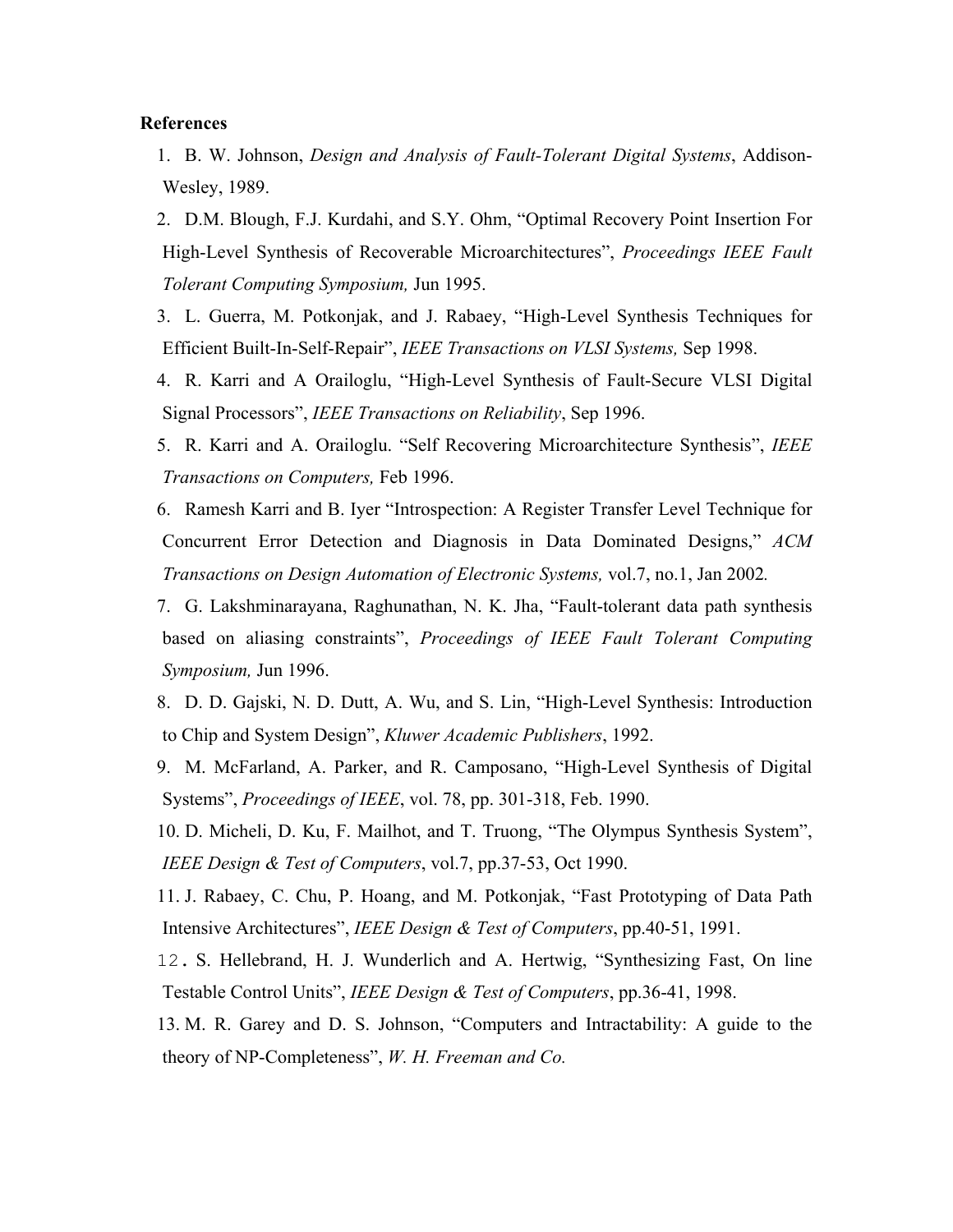<span id="page-30-0"></span>14. R. Negrini, M. Sami, and R. Stefanelli, "Fault tolerance techniques for array structures used in supercomputing", *IEEE Computer*, vol. 19, No. 2, pp. 77-87, Feb. 1986.

<span id="page-30-1"></span>15. S-Y. Kuo and W.K. Fuchs, "Efficient spare allocation in reconfigurable arrays", *IEEE Design & Test of Computers*, vol.4, No. 1, pp. 24-31, Feb. 1987.

16. W.R. Moore, "A review of fault-tolerant techniques for the enhancement of integrated circuit yield", *Proceedings of the IEEE*, vol. 74, pp. 684-698, May 1986.

17. D.P. Siewiorek and R.S. Swartz, *Reliable Computer Systems: Design and Evaluation*, Digital Press, Burlington, MA, 1984.

<span id="page-30-8"></span>18. D.E. Goldberg, *Genetic Algorithms in Search, Optimization and Machine Learning*, Addison-Wesley Publishing Company, 1989.

<span id="page-30-3"></span><span id="page-30-2"></span>19. S. W. Director, "Optimization of parametric yield", *Proceedings of IEEE International Workshop on Defect & Fault Tolerance of VLSI Systems*, pp. 1-18, 1992. 20. V. Chiluvuri and I. Koren, "New routing and compaction strategies for yield enhancement", *Proceedings of IEEE International Workshop on Defect & Fault Tolerance of VLSI Systems*, pp. 325-334, 1992.

<span id="page-30-4"></span>21. G. A. Allan, A. J. Walton, and R. J. Holwill, "A yield improvement technique for IC layout using local design rules", *IEEE Transactions on Computer Aided Design*, pp. 1355-1362, 1992.

<span id="page-30-5"></span>22. A. Chandrakasan, M. Potkonjak, J. Rabaey and B. Broderson, "HYPER-LP: A System for Power Minimization Using Architectural Transformations*", Proceedings of IEEE International Conference on CAD,* pp. 300-303, 1992.

<span id="page-30-7"></span>23. I.G. Harris and A. Orailoglu, "Microarchitectural synthesis of VLSI designs with high test concurrency", *Proceedings of Design Automation Conference*, 1994.

<span id="page-30-6"></span>24. T. Lee, W. H. Wolf, and N. J. Jha, "Behavioral Synthesis for Easy Testability in Data Path Scheduling", *Proceedings of IEEE International Conference on CAD*, pp. 616-619, 1992.

<span id="page-30-9"></span>25. F.J. Kurdahi and A.C. Parker, "REAL: A Program for REgister ALlocation", Proceedings of Design Automation Conference, pp. 210--215, Jun 1987.

26. I. Ghosh and N. Jha, High Level Test Synthesis: A Survey", Integration, the VLSI Journal, Nov. 1998.